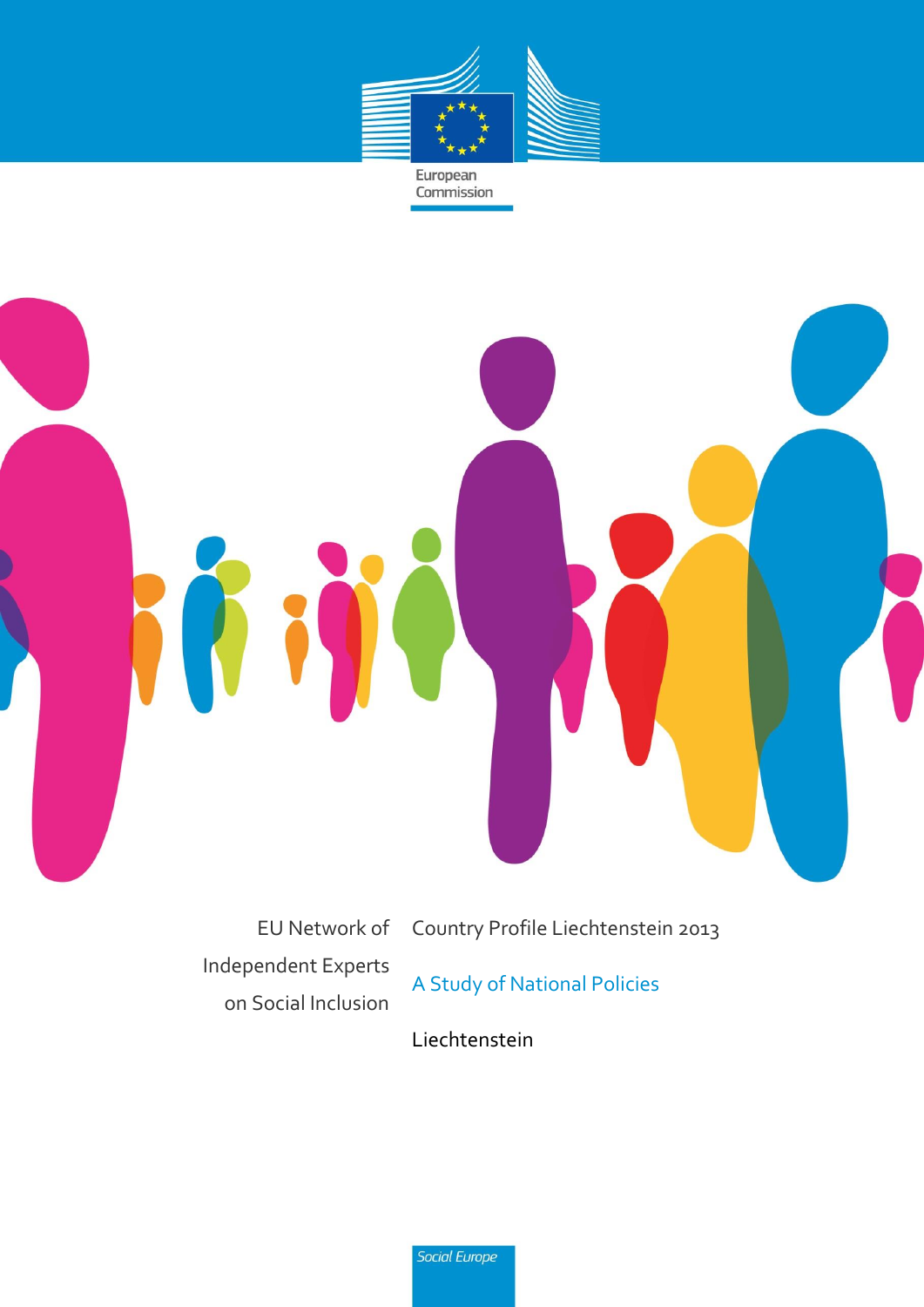This publication has been prepared for the European Commission by



© Cover illustration: European Union

Neither the European Commission nor any person acting on behalf of the Commission may be held responsible for use of any information contained in this publication.

Further information on the Network of independent experts is available at: <http://ec.europa.eu/social/main.jsp?catId=1023&langId=en>

© European Union, 2013 Reproduction is authorised provided the source is acknowledged.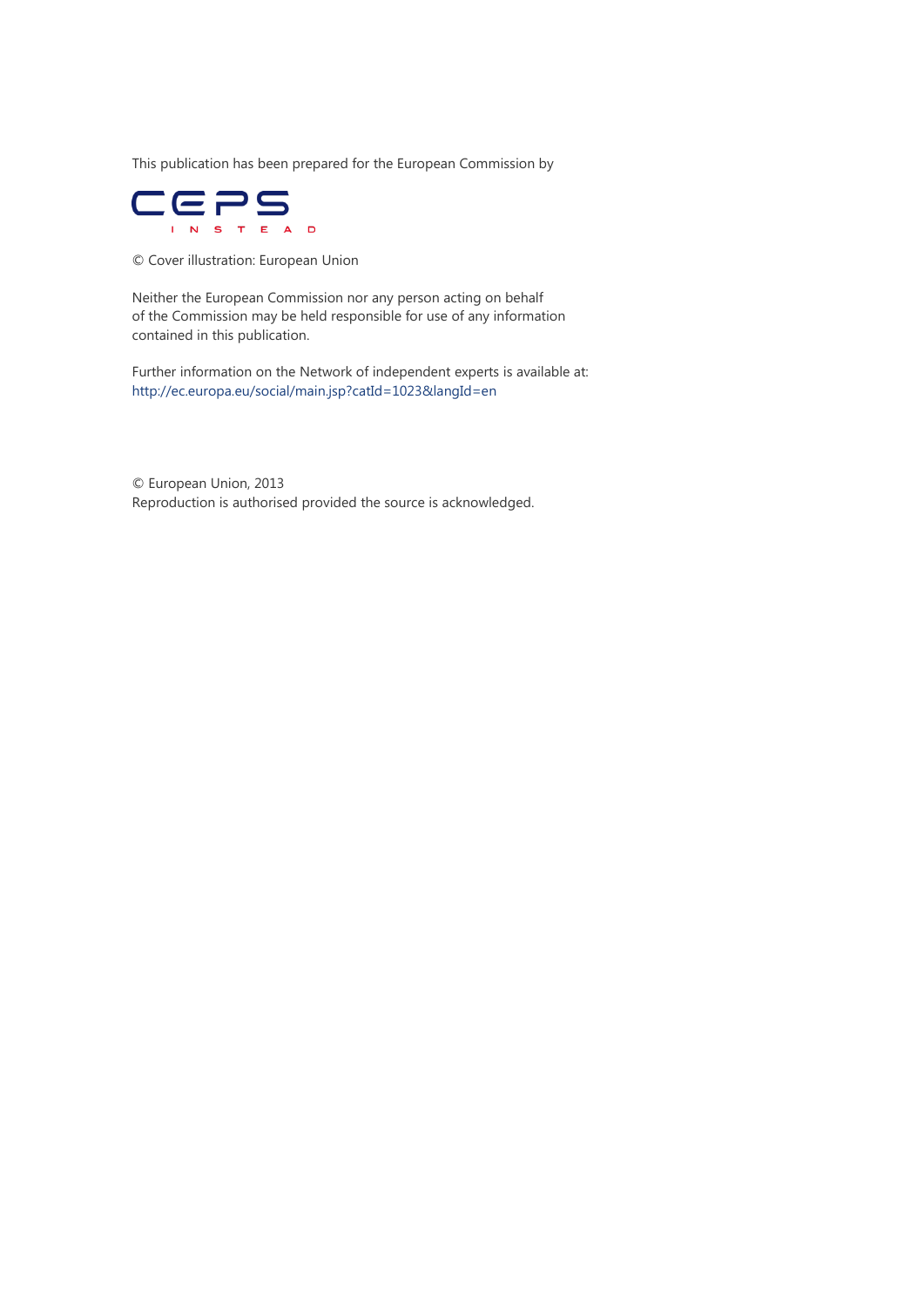Country Profile Liechtenstein 2013

A Study of National Policies

AUTHOR: WILFRIED MARXER, PATRICIA HORNICH LIECHTENSTEIN INSTITUT

COUNTRY REPORT - LIECHTENSTEIN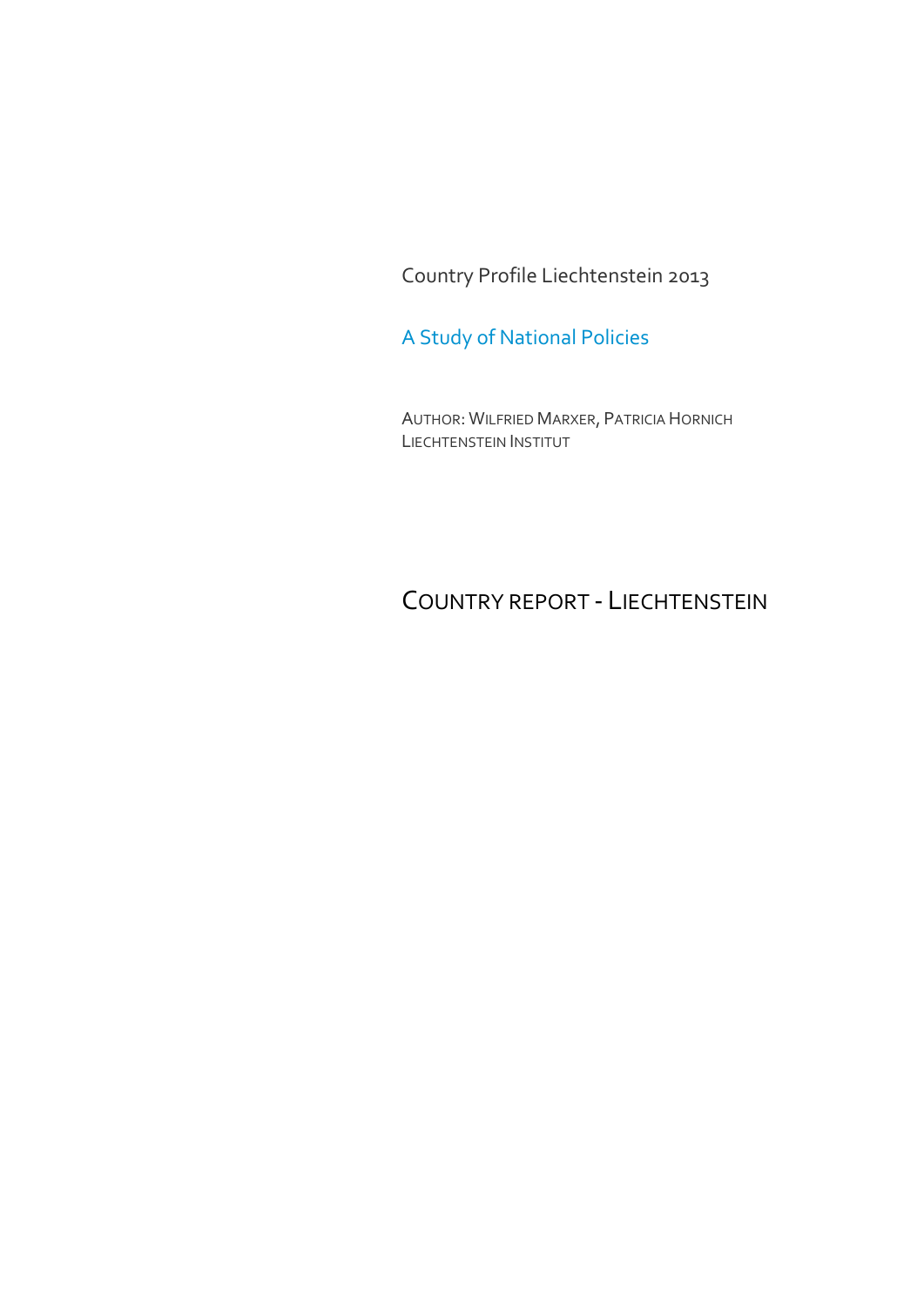# <span id="page-3-0"></span>**Table of Contents**

| 1. |                                                                                      |
|----|--------------------------------------------------------------------------------------|
| 2. | New measures or changes in existing measures taken by the government 7               |
| 3. | Main gaps and challenges for reaching the poverty and social exclusion reduction     |
|    |                                                                                      |
|    |                                                                                      |
|    |                                                                                      |
|    |                                                                                      |
|    |                                                                                      |
|    |                                                                                      |
|    |                                                                                      |
|    |                                                                                      |
|    |                                                                                      |
|    |                                                                                      |
|    |                                                                                      |
|    | 3.11. Right to social security and an appropriate standard of living 22              |
|    | 3.12. Main drivers for reaching the poverty and social exclusion reduction target 22 |
|    |                                                                                      |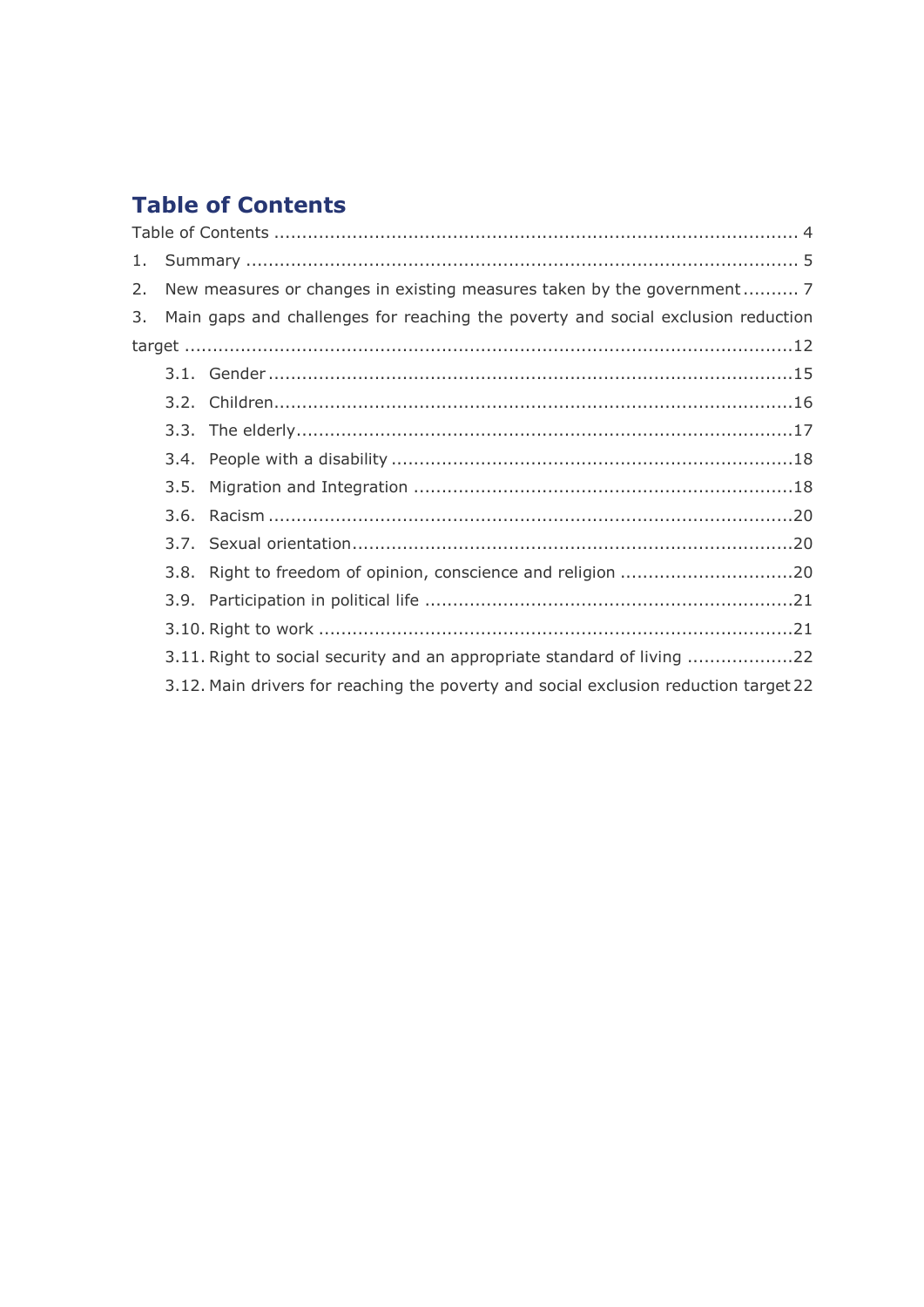# <span id="page-4-0"></span>**1. Summary**

The economic and financial crises have left their mark also in Liechtenstein. In 2009 the national balance sheet had shown a revenue surplus, slightly below the level of 2007, but from 2010 onwards it became more and more obvious that national income was being highly influenced by the structural problems in state finance. Thus, the government of Liechtenstein began a restructuring process in 2010. The outcome of this is a variety of proposals for measures with the goal of saving up to 180 million Swiss francs and – for the period 2013 to 2016 – to realize a reduction of 2% in the operating expenses per year.

By the end of 2012 Liechtenstein's economy shows a slow recovery in the direct importation and exportation of goods since the decrease in 2009. From January to December 2012, the direct exportation of goods increased by about 1.2% (current value is 3'369 Mio. Swiss francs) compared to the previous year. Similar positive effects have been noticed in the labour market. As of 30 November 2013, the unemployment rate had dropped by 0.3%, to an average of 2.5% compared to the average rate in 2009.<sup>1</sup> Within this period, the population reached 36,838 persons by the end of  $2012.<sup>2</sup>$ 

As one can see by the 2012 end-of-year results these measures will not be sufficient to bring a stable and final turn-around. The government has therefore proposed further cost-cutting measures to the Liechtenstein parliament in 2013. Currently, Liechtenstein faces three main financial challenges. One is the tax act, which was revised and came into force in 2011 with some sustainable changes in the bases of taxation resulting in lower tax earnings for the government. Another challenge is the public pension fund for civil servants and for employees of several public institutions and enterprises (PVS), which suffered a financial shortfall of approximately 331 million Swiss francs (as per December 31, 2012). Finally, the very well-known problems of the Old-Age and Survivor's Insurance (AHV) have not been solved and have resulted in a sustainability gap of approximately 68.6% of the gross domestic product (GDP) as published in March 2013. In respect of the AHV, the main reasons for this result are the weaker fiscal position (2012 compared to 2005), the 2012 newly introduced care allowance, and the income foregone due to the not completely revenue neutral total revision of the tax system. These figures were published in a study by independent experts combined with the conclusion that the existing financial reserves (financial reserves of approximately 1.5 billion Swiss francs) are not sufficient to grant actual and future pension benefit claims.

Thus, unchanged to 2012, Liechtenstein is facing a reduction in public revenue and the consequent need to take measures to cut expenditure has increased. Main effected areas are the tax system to create more fiscal income, the public spending in the sense of cost cutting programs and the country's well-developed social security system. Therefore the government had defined a range of political decision to carry out various measures in a socially supportable way. However, some of the proposed economies affect the entire population and thus also those with a low socio-economic status. On the plus side, there is a very low level of unemployment and compensation

-

<sup>1</sup> Source : http://www.llv.li/pdf-llv-as-arbeitslosenstatistik\_2012

<sup>2</sup> Source: http://www.llv.li/pdf-llv-as-bevoelkerungsstatistik\_31.\_dezember\_2012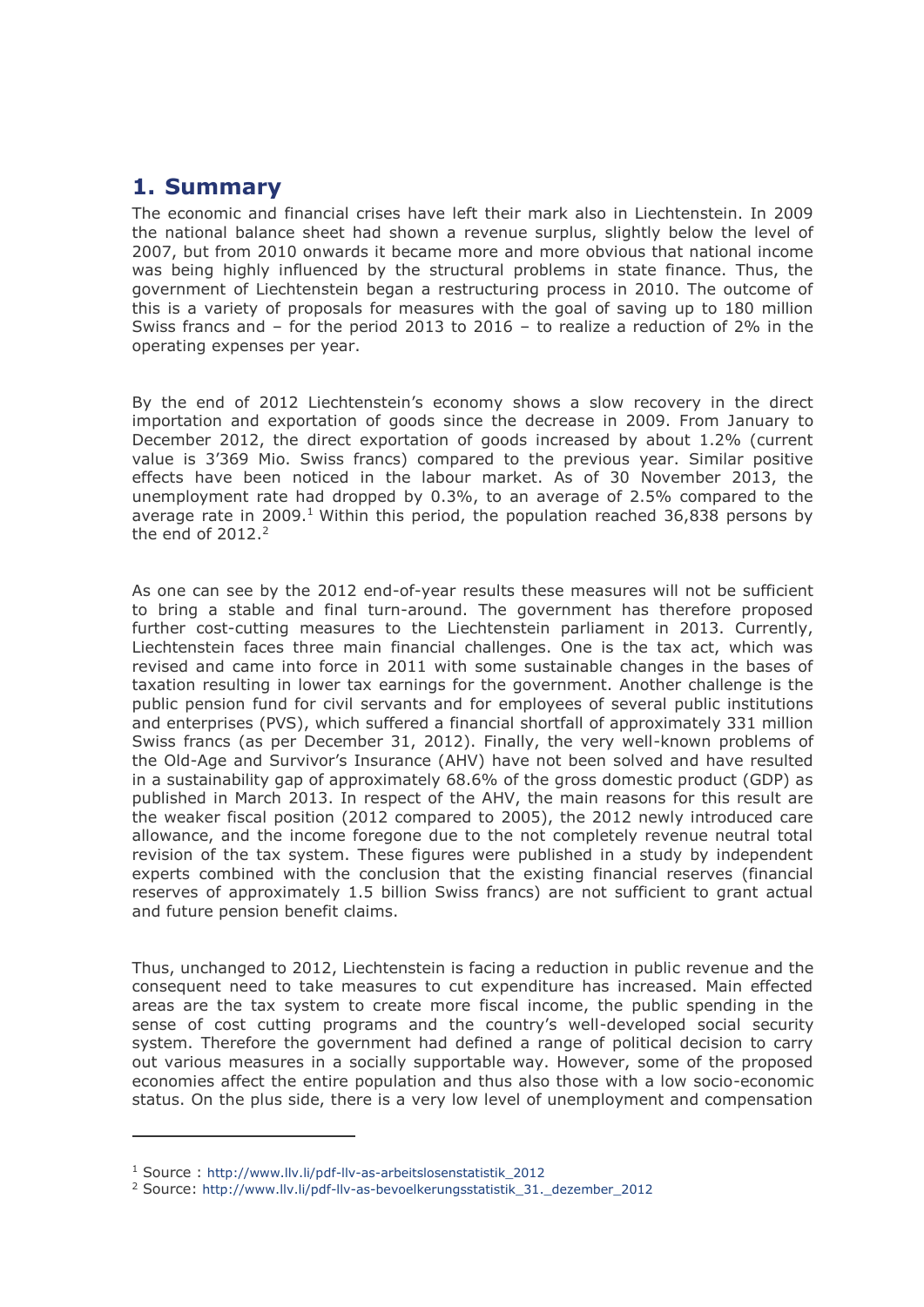for short-time working; preventive measures and an active and efficient jobs market service make an additional contribution towards the favourable employment situation. The well-developed social network which includes unemployment insurance, the care of the elderly, health insurance, welfare – plus many other measures, services and sources of financial support – has so far managed to prevent poverty in Liechtenstein. Nonetheless, efforts to protect especially vulnerable groups must be continued. Both the legal basis and the institutions established to fight discrimination and social disadvantage should be upgraded and reinforced. There is also a need for independent ombudsman offices. The envisaged Centre for Human Rights can perhaps in future take over such a function.

Further measures to increase AHV income (e.g. increase of the contribution payments) and reducing costs (e.g. years needed for a full pension, raise of pension age) are necessary to ensure long term sustainability.<sup>3</sup>

Finally, there is a broad consensus existing within the political elite as well as among the public in Liechtenstein that a small state like Liechtenstein should not run into public debt at all. Based on the financial forecast 2013 to 2016, the state financial income (without external borrowings) will not be sufficient to finance the net investments for even one year of the above mentioned time period. This effect is basically the result of the estimated excess spending. This can also be seen in the indicator "self-financing" which is expected to be between -500% to -100%, whereas the defined target value by the government for Agenda 2020 is >90% (see also Art. 27 of the Financial Budget Act).<sup>4</sup>

The given situation forced the government to launch the Agenda 2020 and to set up specific indicators (by February 2011) to measure the overall development to reach the goal of the Agenda 2020. The Agenda 2020 contains six strategic targets which have a high degree of coverage regarding the European Strategy 2020 goals:

- Make use of small state opportunities in globalisation;
- Increase domestic political effectiveness;
- Preserve ability to act on fiscal policies;
- Strengthen the country as a centre of finance and commerce;
- Secure the natural foundations of life;
- Increase the quality of life.

-

Until today, two years of government activities have passed and some milestones have been reached. Nevertheless, it is a rather short time period in terms of estimating the long-term positive or negative trends of the indicators. In the following chapters we comment on progress in three out of the six main targets of the Agenda 2020, which have a strong impact on social inclusion and will create the basis for

<sup>&</sup>lt;sup>3</sup> Source: Erste Ergebnisse der Generationenbilanz 2012, Stabstelle für Finanzen. <http://www.regierung.li/index.php?id=158&uid=1206>

<sup>4</sup> Source: http://agenda2020.li/fileadmin/Dokumente/Monitoringbericht\_FL\_2012.pdf add. Source:

https://www.gesetze.li/Seite1.jsp?LGBl=2010373.xml&Searchstring=Finanzhaushaltsgesetz&showLGBl=tru e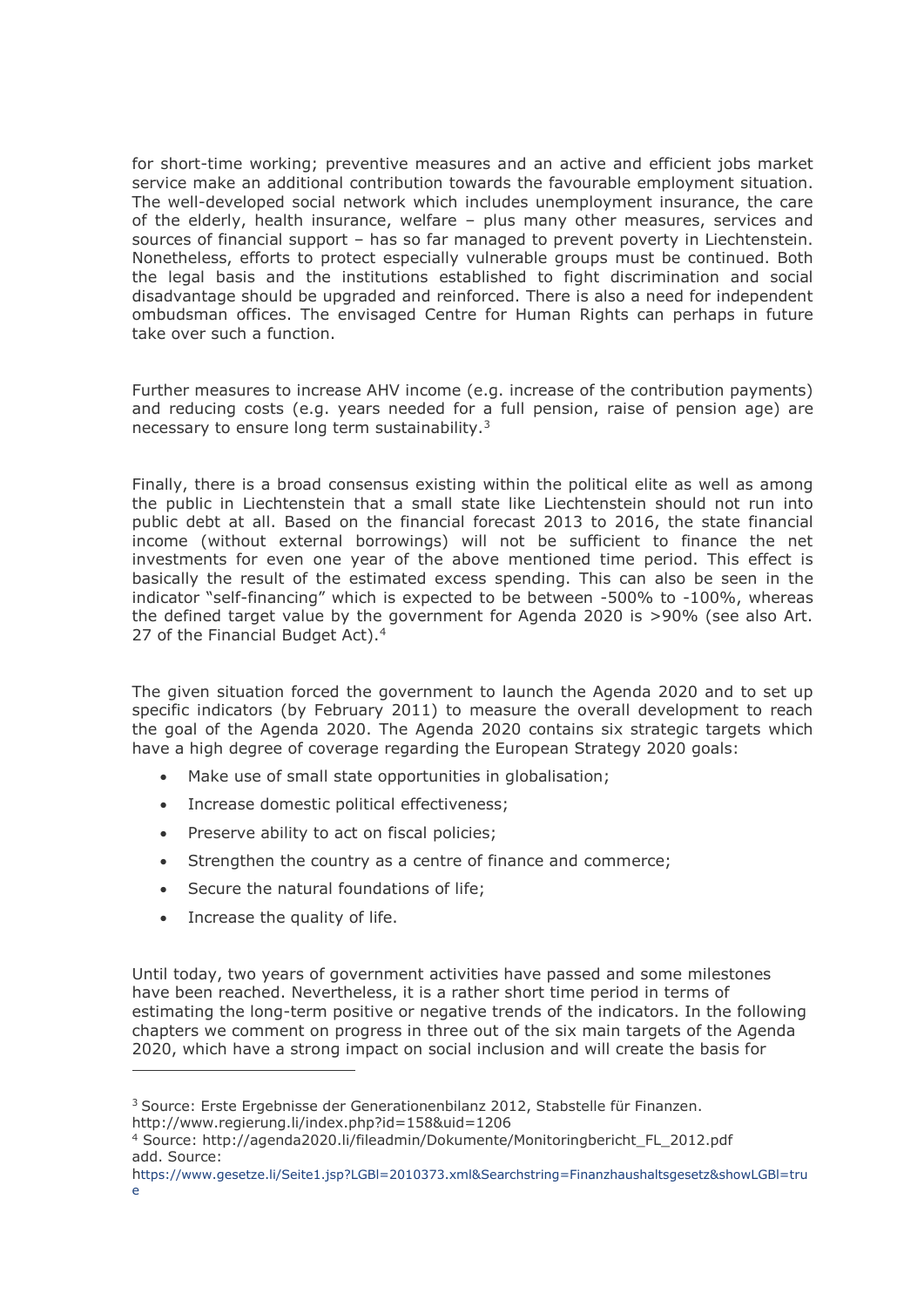understanding Liechtenstein's situation. These are namely: "preserve ability to act on fiscal policies", "strengthen the country as a centre of finance and commerce", and "increase the quality of life".<sup>5</sup>

In respect of the AHV (where the Disability Insurance is also administered), the main reasons for this result are the weaker fiscal position, the 2012 newly introduced care allowance, and the income decrease due to a not completely revenue neutral total revision of the tax system. The respective figures were published in a study by independent experts combined with the conclusion that the existing financial reserves were not sufficient to grant actual and future pension benefit claims. Further measures to increase AHV income (e.g. increase of the contribution payments) and/or reducing costs (e.g. years needed for a full pension, raise of pension age) are to be necessary to ensure long term sustainability.<sup>6</sup>

By now, the government has not yet adopted any measurements with an impact on the current structure of the Disability Insurance and the long-term care for people with disabilities. Thus no direct impact of the financial situation has to be stated so far in respect of residential institutions, service provision etc., including the state budget.

# <span id="page-6-0"></span>**2. New measures or changes in existing measures taken by the government**

In common with other countries, Liechtenstein is confronted by the great challenge of falling public revenue and the consequential need for significant savings in public expenditure. In October 2012, the government presented its financial outlook for the coming years. This revealed a budget deficit forecast for the year 2013 of around 200 million Swiss francs – more than 20% of the country's entire public expenditure. Future prospects continue to appear gloomy, despite the government and parliament having decided on numerous savings measures in recent years.

A package of measures designed to reduce public expenditure was submitted to parliament by the government already in 2010 (Government Report and Submission No. 73/2010). The package proposed total savings of 160 million francs, with the aim of balancing the budget in the medium term and thus of meeting the targets set out in the financial model. Neither the political parties nor the general public have expressed serious reservations about these targets.

In the first round of savings, launched in 2010, the foreseen retrenchment reflects cuts essentially affecting various different areas, mainly the financial funding allocated to the municipalities and the contributions to the health insurance. The following table shows the foreseen allocation of the cost and contribution cutting measurements in 2010:

Measurements of first round of savings in 2010 Swiss francs

 $\overline{a}$ 

<sup>5</sup> Further information is given by the report "Liechtenstein survey and comparison of the country's challenges towards 2020" of December 2012, W. Marxer.

<sup>6</sup> *Source: Erste Ergebnisse der Generationenbilanz 2012, Stabstelle für Finanzen.*  <http://www.regierung.li/index.php?id=158&uid=1206>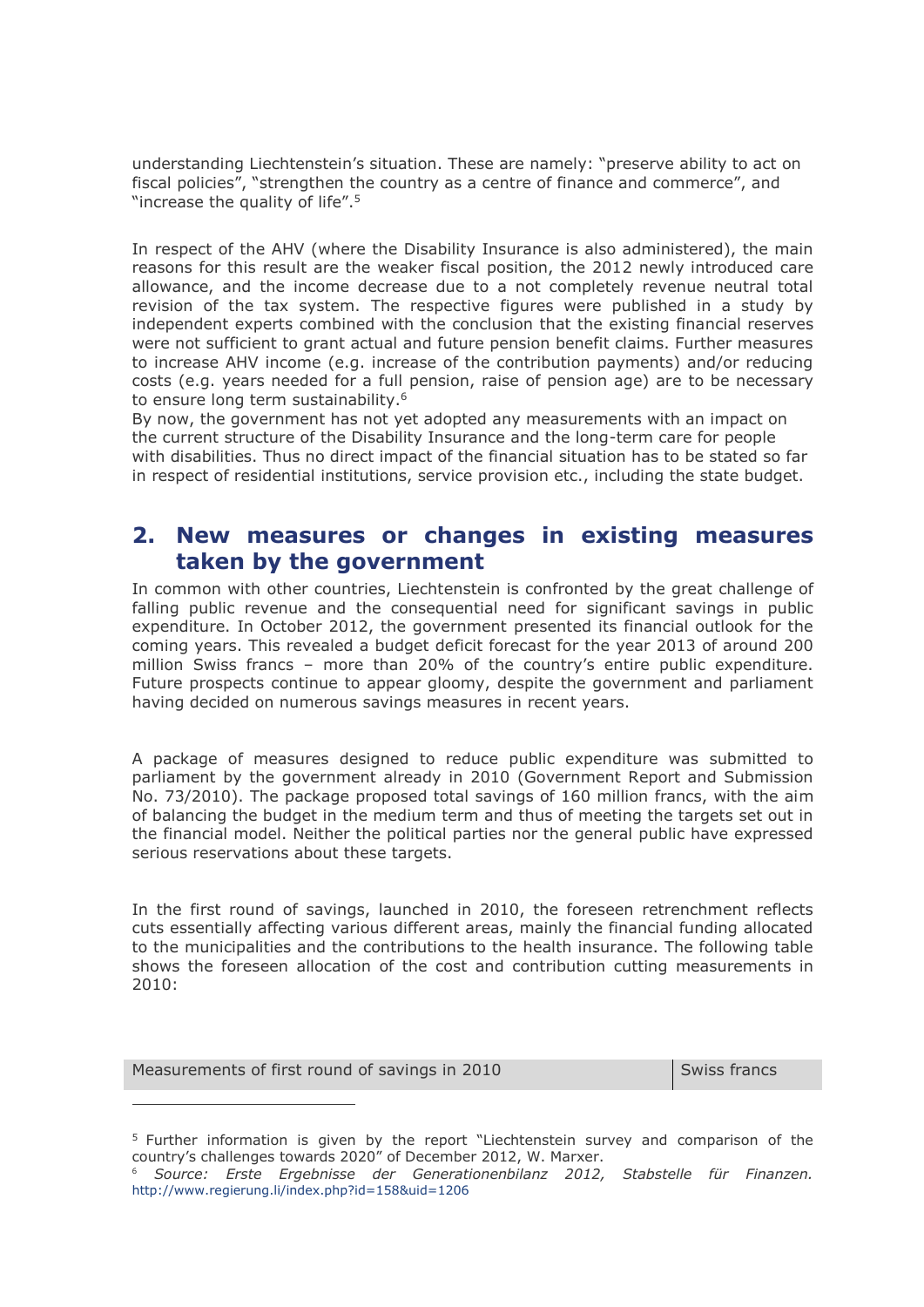| personnel expenses                                                                       | 15 million   |
|------------------------------------------------------------------------------------------|--------------|
| material expenditure                                                                     | 15 million   |
| Financial funding allocated to the municipalities                                        | 50 million   |
| Health insurance contributions                                                           | 23 million   |
| Contribution to insurance for the elderly and those left without   15 million<br>support |              |
| non-workplace accident insurance                                                         | 12.5 million |
| international humanitarian cooperation                                                   | 8.2 million  |
| areas of assistance                                                                      | 21.3 million |

As a result of the outcome of the 2010 national audit it was possible to lower the savings goal of 160 million by 25 million.

The government's report and proposal No. 47/2012 concerning the package of measures designed to balance the national budget (30 April 2012) was a signal from the government that further action was required. At the time of the 47/2012 report, savings of 84 million francs had been achieved, primarily as a result of adjustments to the grants to the municipalities, a revision of the state contribution to the AHV (pensioners and widows) insurance fund, and the scrapping of the state subsidy to the non-workplace accident insurance scheme.

Further savings measures amounting to 89 million francs had already been decided in principle by the government and were waiting to be approved by parliament – such as the proposed savings on health insurance, a further reduction in subsidies to the municipalities, a revision of the rules for early retirement of civil servants, abolition of the subsidy on high-density housing, abolition of the state contribution to unemployment insurance, and a measure in the area of facility management.

Achieved Decided or planned Total Goal Staff costs 2.1 5.9 8.1 11.0 Material costs  $\begin{array}{ccc} 1.7 & 3.9 & 5.5 & 10.0 \end{array}$ Subsidies 139.2 31.6 70.8 71.0 Grants 39.0 10.0 49.0 49.0 Subtotal expenditure 82.0 151.4 133.5 141.0 Income 2.0 37.9 39.9 40.0 Total 84.1 89.3 173.4 181.0

Table: Status of the projected package of measures (April 2012) (in million Swiss francs)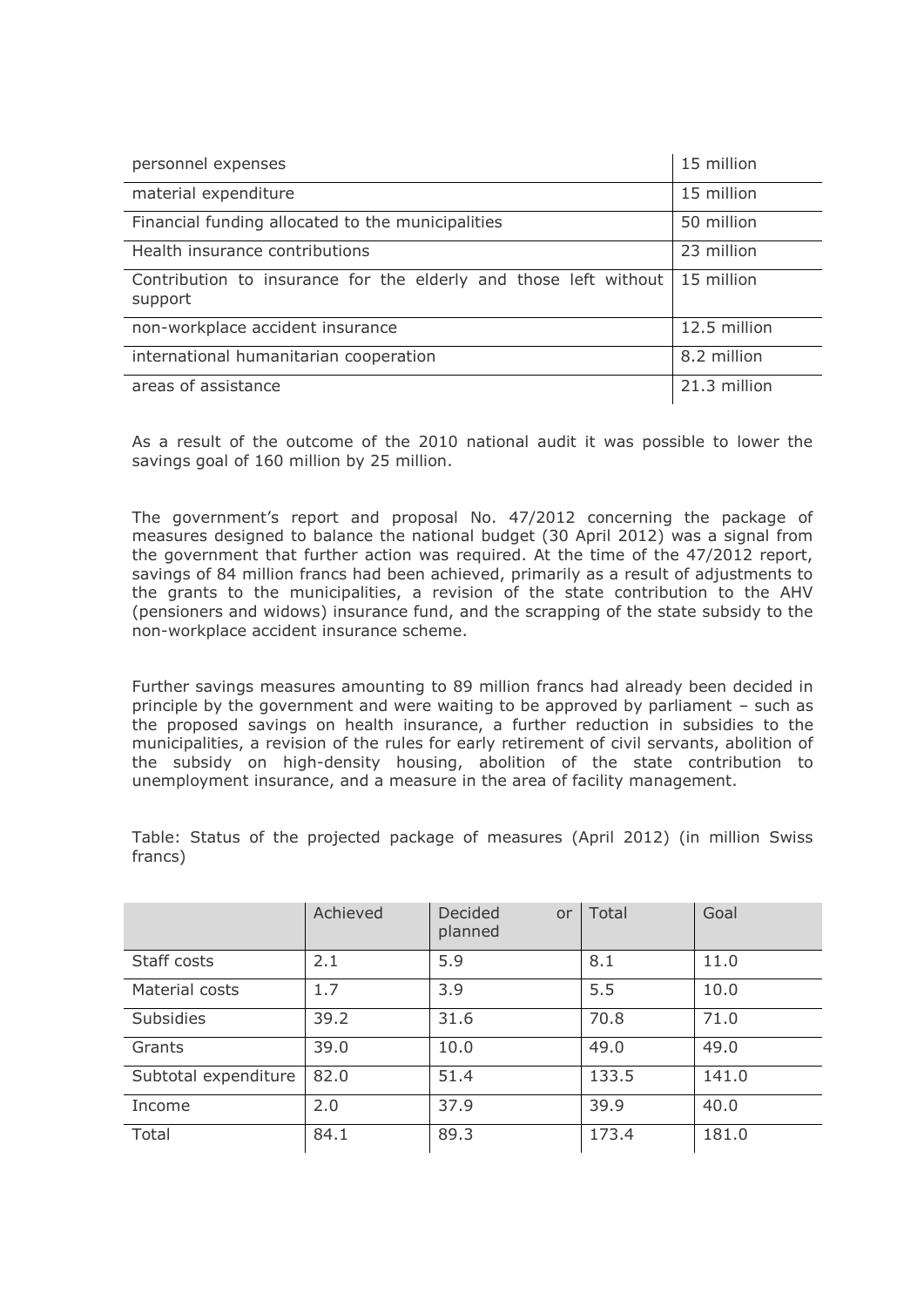The second package of measures proposed by the government was approved in the 23 May 2012 sitting of the national parliament, with a clear majority of 20 votes in favour to five against. The attempt is being made to spread the burden of the savings package and as far as possible spare those in particular who are socially disadvantaged, also in the future. Nonetheless, most members of society are affected by the cuts in state benefits, even if to differing degrees. For example, the cuts in the health insurance subsidy, the abolition of state support for the non-workplace accident insurance scheme, and the increase in ticket costs on public transport are felt by many, in part by everyone. The cuts in municipal financial equalization grants also restrict the municipalities' room for manoeuvre, which has a knock-on effect on the levels of support for individuals and associations, which may come under pressure in the medium term.

In 2013 the government launched additional cost cutting measurements based on the financial forecast for 2016, which still shows a financial deficit on the financial state budget by then. These measurements were additionally set up to the desired restoration goals of a total amount of 181 million Swiss francs and should ensure a further cut down on the Liechtenstein national household by 52 million Swiss francs. The declared goal is to prevent Liechtenstein from falling into debt. Furthermore the political will is that the savings regime should be spread across many shoulders and should also be designed in a socially supportable way. In considering how to make savings, the officials must also take into account that there is a long list of budget items which allow no room at all for manoeuvre, due to contractual agreements and obligations, or which should not be cut for social or other reasons. In the past these have included numerous items which relate to social and economically at risk groups. These include, for example, financial aid for the blind, support for the Association for Curative Education (Heilpädagogischer Verein) and for special residential schools, rent allowances for families, financial help for those in need of support, national funding for old people's and nursing homes, welfare services for children and young people, and supplementary contributions to the insurance fund for pensioners and the widowed and bereaved.

|                         | Measurements of savings in<br>2013 (figures in Swiss francs) | redress of the state budget<br>(total sum by 2013; figures in<br>Swiss francs) |
|-------------------------|--------------------------------------------------------------|--------------------------------------------------------------------------------|
| personnel expenses      | 1.2 million                                                  | 12 million                                                                     |
| material<br>expenditure | 2.0 million                                                  | 12 million                                                                     |
| contributions           | 10.4 million                                                 | 81 million                                                                     |
| Financial funding       |                                                              | 49 million                                                                     |
| Earnings                | 39.0 million                                                 | 79 million                                                                     |
| Total                   | 52.6 million                                                 | 233 million                                                                    |

The 2013 taken measures by the government can be structured as follows:

Half of the proposed cuts in personnel costs relate to savings on staff costs for civil servants working in the national administration, with the other half coming from the sphere of education and training. In connection with this, social security payments for civil servants, so-called "bridging days" for workers, and early retirement models will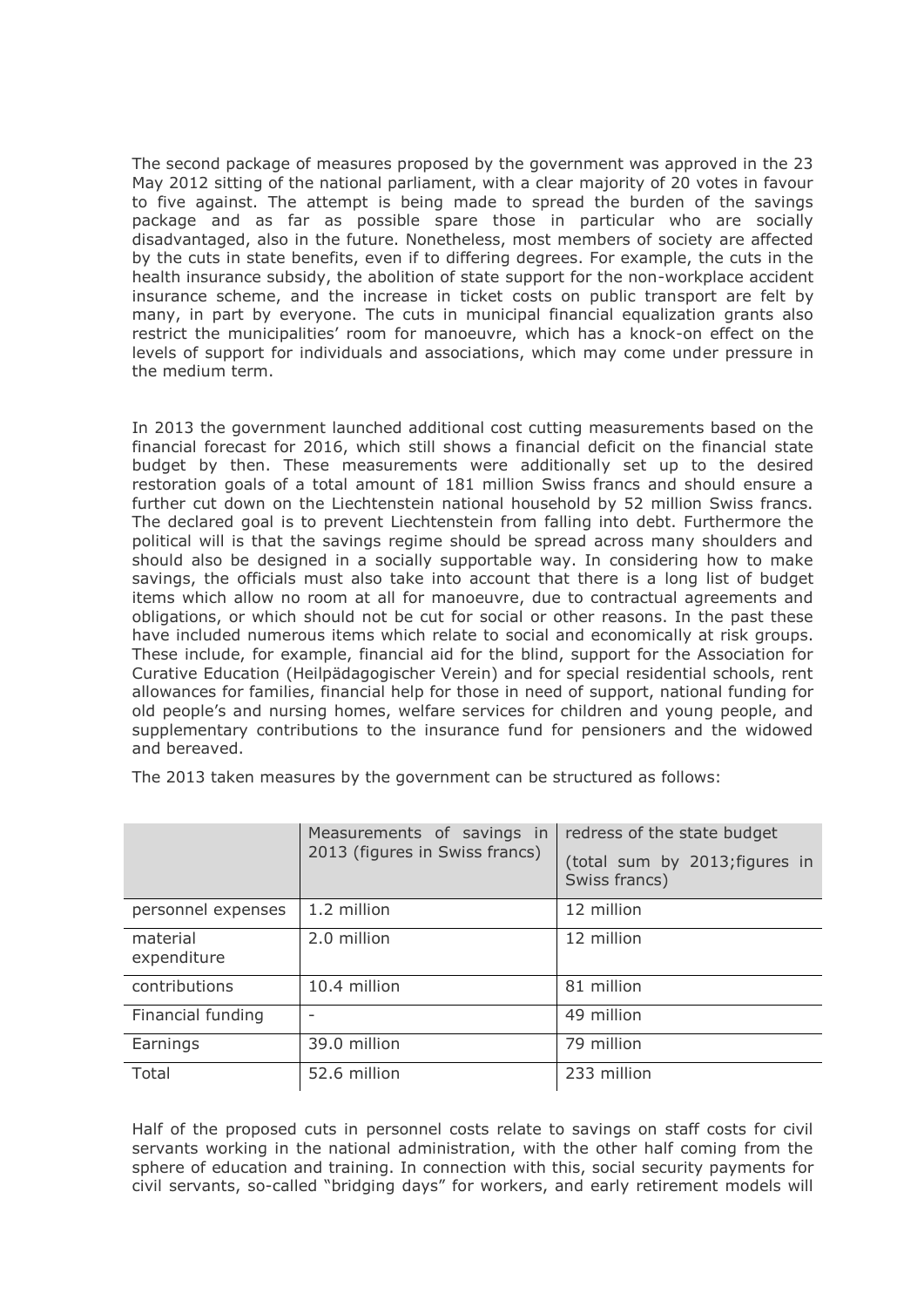be examined, and international comparisons made in the area of funding for education and training.

It was and remains clear to the political actors that in view of the envisaged reductions in contributions the high level of prosperity in Liechtenstein cannot be maintained.

In detail the following reductions have been decided by the government with a direct impact on the amount of insurance premium or benefit of each effected inhabitant in Liechtenstein

| Measurements of savings in 2013                                  | figures<br>francs | in | <b>Swiss</b> |
|------------------------------------------------------------------|-------------------|----|--------------|
| removing funding for the Disability Insurance                    | 2.000 million     |    |              |
| the abolition of the child promotion of housing                  | 0.500 million     |    |              |
| Integration of the blind allowance into the Disability Insurance | 0.220 million     |    |              |
| Reduction of the child and youth aid                             | 0.150 million     |    |              |
| Reduction of contributions to associations in the health sector  | 0.126 million     |    |              |
| Removing funding of the accident insurance for pupils            | 0.112 million     |    |              |
| Reduction of the integration measures                            | 0.050 million     |    |              |
| Removing the public funding of the Caritas                       | 0.040 million     |    |              |

Any reductions in the state contribution to health insurance have a knock-on effect on the individual monthly health insurance premiums, as also on the level of the insurance excess which those insured have to pay. It must be remembered that up to now around half of the health care insurance costs are borne by the state. The exemption from health insurance for children, lower insurance premiums and either no or reduced excesses for young people and the retired are made possible by the state subsidies.

The first stage of the proposed reductions in state support for the pensioners, widows and bereaved insurance (AHV) would have no direct effect on those insured. In any event, transitional grace periods will be put in place so that those who are about to retire are guaranteed their legal rights and can plan securely for their future. However, consideration is being given to a change in the age at which early retirement can be taken (currently from the age of 60, with reduced benefits), and also to a possible change in the official retirement age (currently 64 for both sexes).

With the conclusion of the collective actions transmission from the Disability Insurance to the State in 2015, there will remain a small amount of State allowance funding. Therefore an initiative was launched to evaluate a complete removing of the State funding and a change set up of the Disability Insurance as an autonomous social insurance institution, financed by contributions. Results out of the evaluation are expected by 2015.

The first attempt to the abolition of the child promotion of housing was suggested by the government in 2009. The Parliament at the time being refused the proposal. Due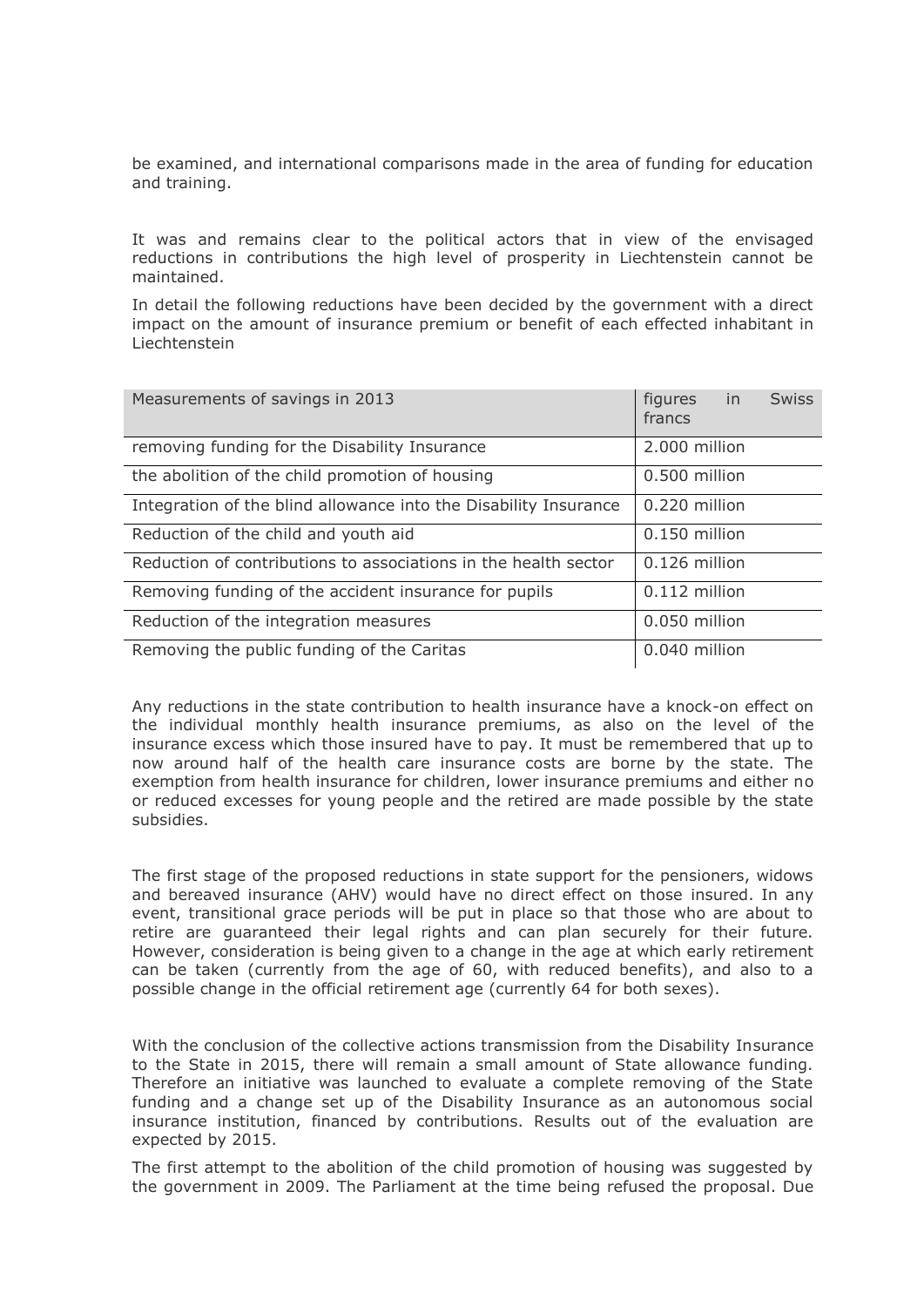to Art. 23 (1, 2) of the Housing Construction Subsidy Act, LGBl. 1977 Nr. 46, a child promotion of Swiss francs 5'000 is granted for each minor child if the total household income is below the maximum permissible income. As in 2009 the government is of the opinion that this promotion is not in line with the originally set outcome goal of the Housing Construction, as it reflects much more a measurement of family support for a specific group. The Subsidy Act should therefore be amended under the given financial situation. Within first half of 2014 the government will present a specific request to the Parliament.

The planned reduction in the level of financial aid to international humanitarian cooperation and development amounts to around a third of the budget allocation for this purpose for the five-year period 2010 to 2015. In addition to the reduction in development aid, it is also planned to reduce staff numbers at the office of the Liechtenstein Development Service. It is acknowledged that as a result the country's image abroad may be negatively affected.

Beside all measurements to cost and allowance cutting, the main focus is nowadays on the aspect of generating additional income. Additional income was to be generated by changes to taxation law. Therefore the Parliament decided in April 2013 the following measurements which will be effective from the fiscal year 2013 onwards.

- A tax tariff rebalancing and introducing of new tariffs in the area of property and income taxation for natural persons. This will lead to extra revenues of Swiss francs 7 million (combined with a reduction of the financial government assistance to the municipalities of Swiss francs 3 million).
- The tax income out of the lump sum taxation will no longer be divided between the State and the municipalities. Therefore the State will generate an additional income on his side of Swiss francs 4 million.
- The limitation of the carrying forward and offsetting of losses of max. 70% of the net income will lead to additional tax income depending on the positive financial findings and will therefore function as a minimum tax income. Quantifications had not been possible.

Measurements of extra income in taxation **figures** in Swiss francs tariff rebalancing and introducing of new tariffs in the area of property and income taxation for natural persons 10 million lump sum taxation allocation by the government 4 million Increasing the minimum revenue tax to Swiss francs  $1'900$  | 16 million Allocation of tax income by person with restricted tax liability to the government 6 million decoupling of the annual nominal yield of 4% and the equity income interest deduction 1.5% 2 million Various fee adjustments and the control of the control of the control of the control of the control of the control of the control of the control of the control of the control of the control of the control of the control of

The expected extra revenues can be listed as follows: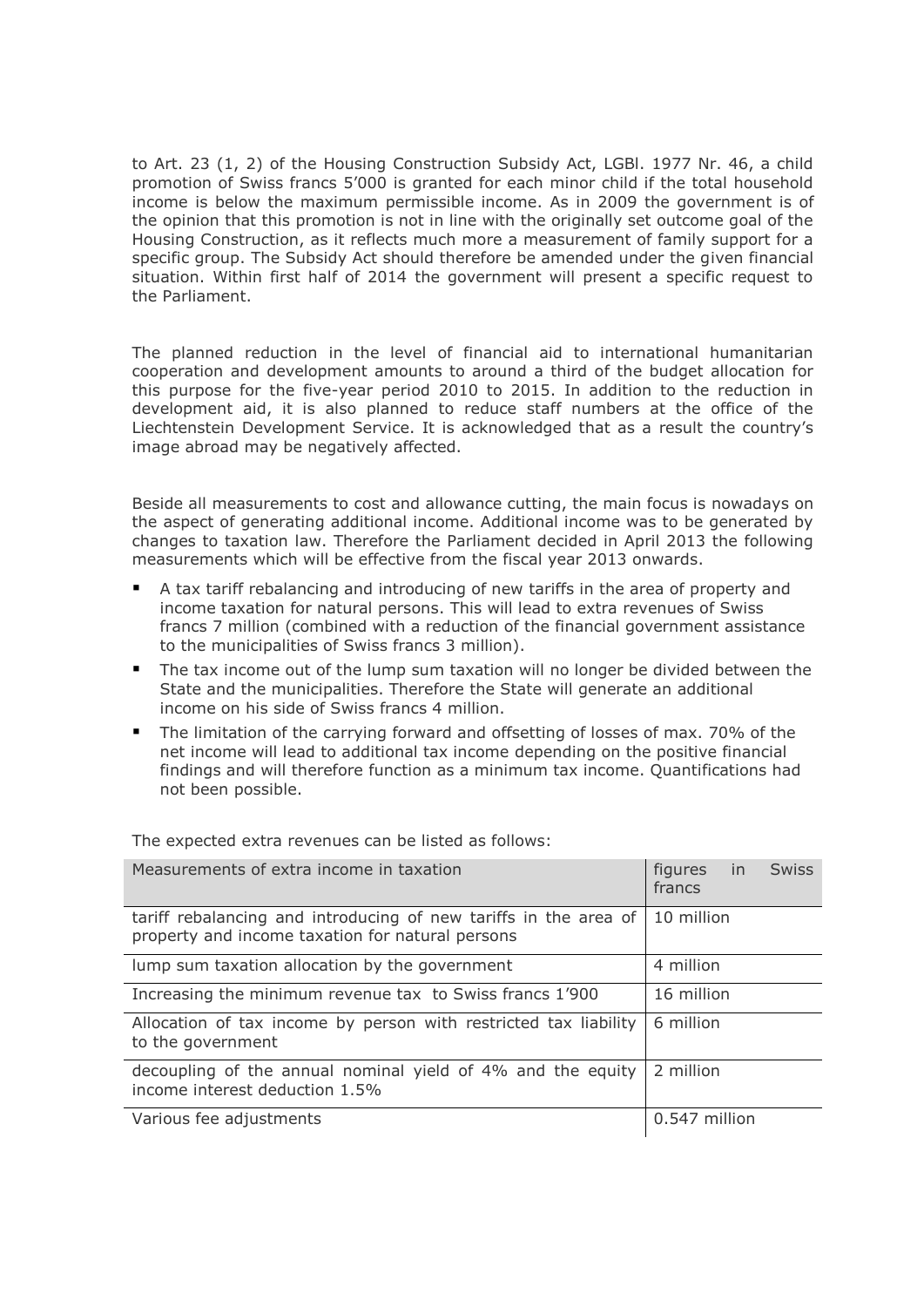The government in calculating with these extra revenues communicated a reduction of the predicted financial shortfall of Swiss francs 52 million within the time period 2013 - 2016.

At the moment there are some further possible measurements evaluated which will add additional surplus on the revenue side. These are especially taxation at source for Swiss residents who commute daily to work in Liechtenstein, and a fair structure of taxation to all levels of taxable inhabitants with an income above the breadline. This last aspects has been discussed broadly based on the fact that in 2011 out of the 23'083 taxable inhabitants 29% did not at all pay tax in Liechtenstein and 18% were taxed on a very, very low basis. This is not the result of a high amount of poor inhabitants, living at the breadline, it is more the outcome of the tax structure and the high basic exemption amount in the given tax law. Changes in this area could come in place at the earliest in 2015. By the end of 2013 the Liechtenstein parliament has also debated on a second tax amnesty, but a decision on this matter will not occur before March 2014.

# <span id="page-11-0"></span>**3. Main gaps and challenges for reaching the poverty and social exclusion reduction target**

The government and the parliament are at pains to spread the load of the forthcoming savings measures as widely as possible and in particular to spare as much as possible those who are most at risk socially. Nonetheless, the savings goals do affect these sectors of society, as described above.

However, it should be mentioned that the social security systems have been developed to a high level and financing them has so far presented no serious problems. The savings measures decided upon do not, therefore, lead inexorably to poverty in Liechtenstein. It is true that in the studies on poverty in Liechtenstein carried out so far there was a presumption of a certain risk that some people might fall into poverty. However, thanks to the existing social security systems, poverty has so far been prevented. The social services which those affected can count on include in particular measures in the employment market, social assistance, disability insurance, supplementary benefits for those receiving a pension and a range of support services, including financial support, for families with children.

Nonetheless, demographic change presents an increasing challenge in general. The population is getting older and were it not for immigration the total population number would be falling. Studies have shown that the sustainability of social security is at risk and thus measures to ensure its long-term functioning are required. There is a particularly acute and serious shortfall of around 300 million francs in relation to the pension cover for civil servants – amounting to more than six percent of GDP.

Despite falling public revenue figures, Liechtenstein finds itself nevertheless in the fortunate position of having a very low unemployment rate. Looking at the preliminary results of the employment statistics for 2012 it can be said that within the period 2012 to 2013 the unemployment rate in Liechtenstein increased by about 0.2% to 2.5%. As of November 2013 this amounts to a total of approximately 490 unemployed persons in Liechtenstein. Between 2007 and 2013 the unemployment rate was consistently between 2 and 3 percent. The number of those out of work has remained stable even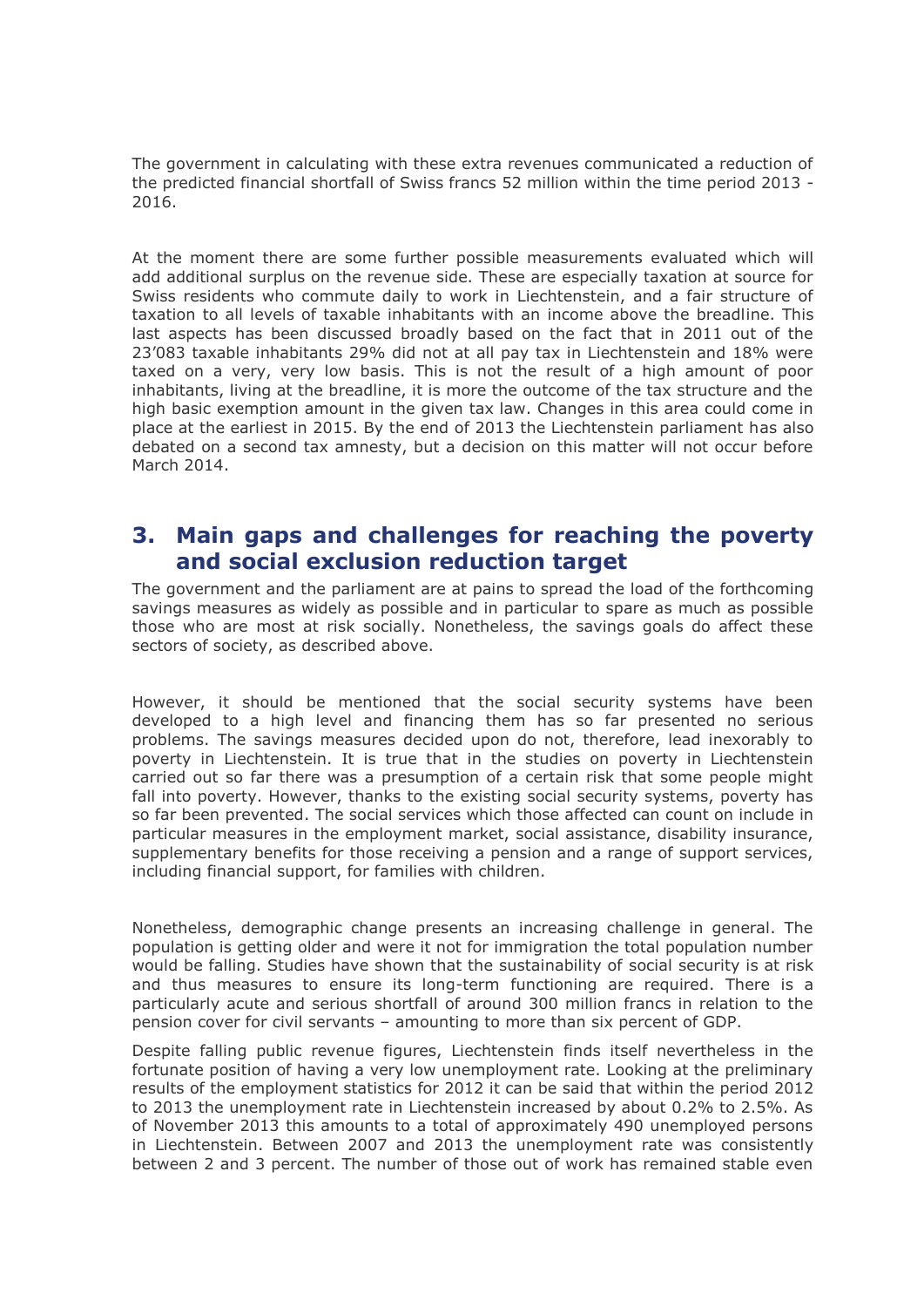in 2013. At the end of December 2012 there had been 443 persons registered as being unemployed; in the same month in 2011 the figure was 463.



Graph: Unemployment rate 2007-2012 (by end of December and June)

Source: Statistical Office – Unemployment Figures 2012

Graph: Unemployment rate 2007-2012 (by age groups)



Source: Statistical Office – Unemployment Figures 2012

The Employment Service Office (AMS FL) is the first port of call for those leaving the world of work and who are thus, at least temporarily, excluded from the marketplace. The collective work programmes offered mean that the unemployed are immediately taken up into the reintegration process. They have a right to support, advice and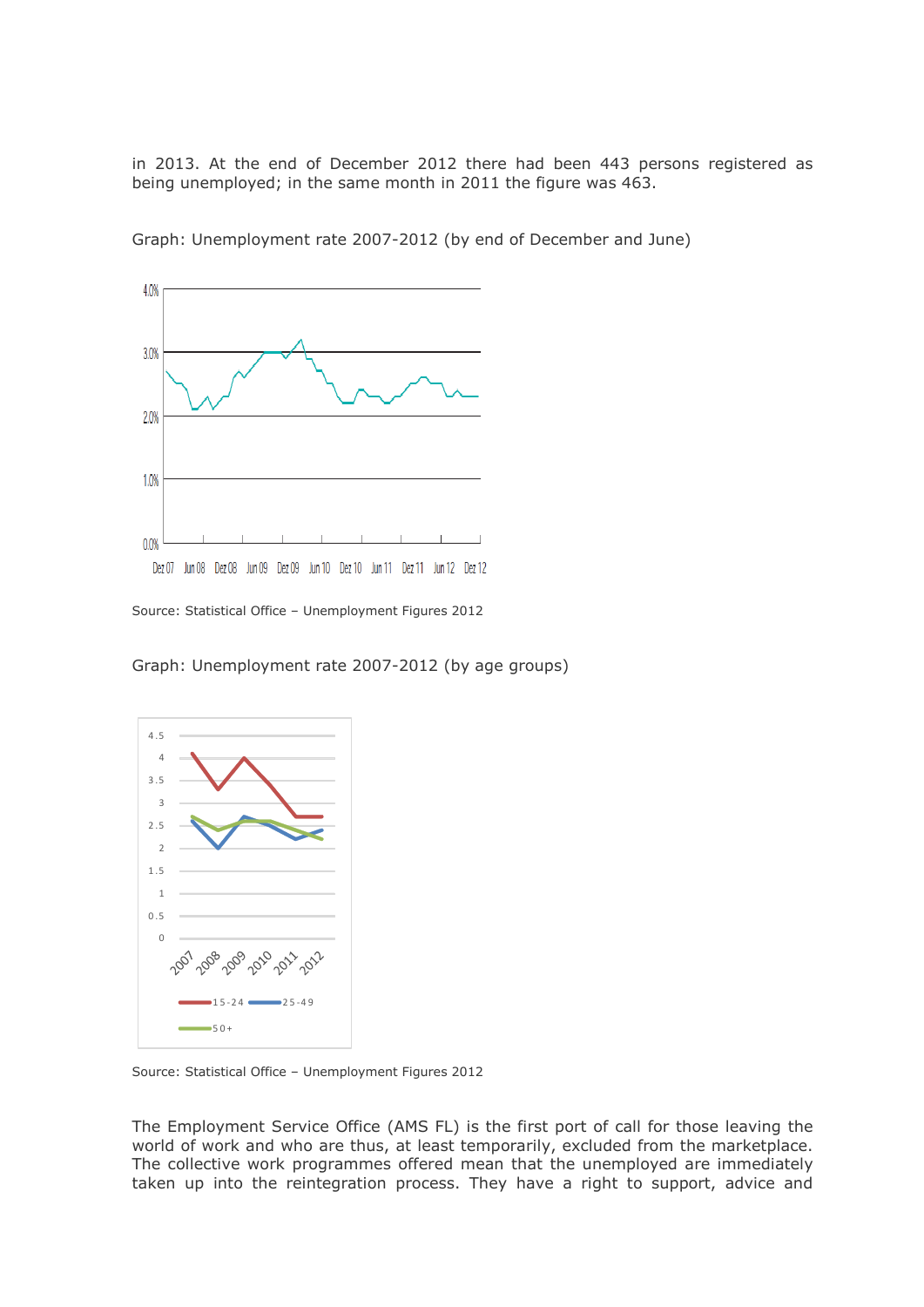active job placement mediation. These services are open to all. The central location of the office ensures unhindered access. The web portal launched in 2010 has made the job search process significantly more efficient. Jobseekers are making good use of this online option, which increases the ease of access to the services.

The Social Services Office has the primary responsibility for the provision of social services. It works closely together with the AMS FL. The Social Services Office is a public institution, whose services (for children and young people, the general social services, the therapeutic service and the internal service) are available free to all residents of the country.

The Social Services Office occupies a special position in the social welfare life of the country and carries out many functions on three levels. Its fundamental task is to provide advice, care and support for its clients. In addition, the Office has a broad range of social tasks to fulfil, ranging from the protection of young people to financial social assistance. Thirdly, the Office performs certain services for the government in the fields of planning, promotion and support, and coordination. The services of the Office comprise: advice on personal, social and financial matters; the provision of financial assistance; advice on budgeting; dealing with debt; mediation in work projects; help in finding and securing accommodation; the provision of information about social security; and making custodianship, guardianship and legal representation arrangements for adults.

In relation to particularly endangered groups it can be said that Liechtenstein law is broadly in line with international standards in its provisions for combatting discrimination. There are, for example, specific laws dealing with equality between women and men, and also a law relating to equality for people with a disability. Penal law forbids discrimination on the basis of ethnicity or race. In addition, the constitution guarantees freedom of religion and conscience. However, the country has no general anti-discrimination law and lacks adequately resourced and independent complaints offices or ombudsman offices. Because the anti-discrimination provisions are spread across a number of laws, their coverage is in part patchy. The existing ombudsman offices – such as the department of equal opportunities, the office for equality of treatment for people with a disability, the ombudsman office for children and young people, and the victims support office – suffer from inadequate financial and staff resources and many of them are too dependent on the state.

In relation to the organisation of ombudsman offices, new avenues are currently being explored. As a result of the restructuring of departments, some tasks of the Equal Opportunities Office will be integrated into the new department for Society and Social Welfare, which is in place as of March 2013. This department is responsible for all topics regarding the societal and social Policy) in Liechtenstein, which include the aspects regarding social aid, social insurance, Old Age and Widow's/Widower's Pension Insurance etc.

Since the launch of the new organisational changes the non-governmental organisations fear that the independence and effectiveness of these institutions might be further diminished. In the same proposal, the government also foresees the creation of a new Centre for Human Rights, which is not in place by the time of this report. This is meant to take over the tasks of the former Equal Opportunities Office –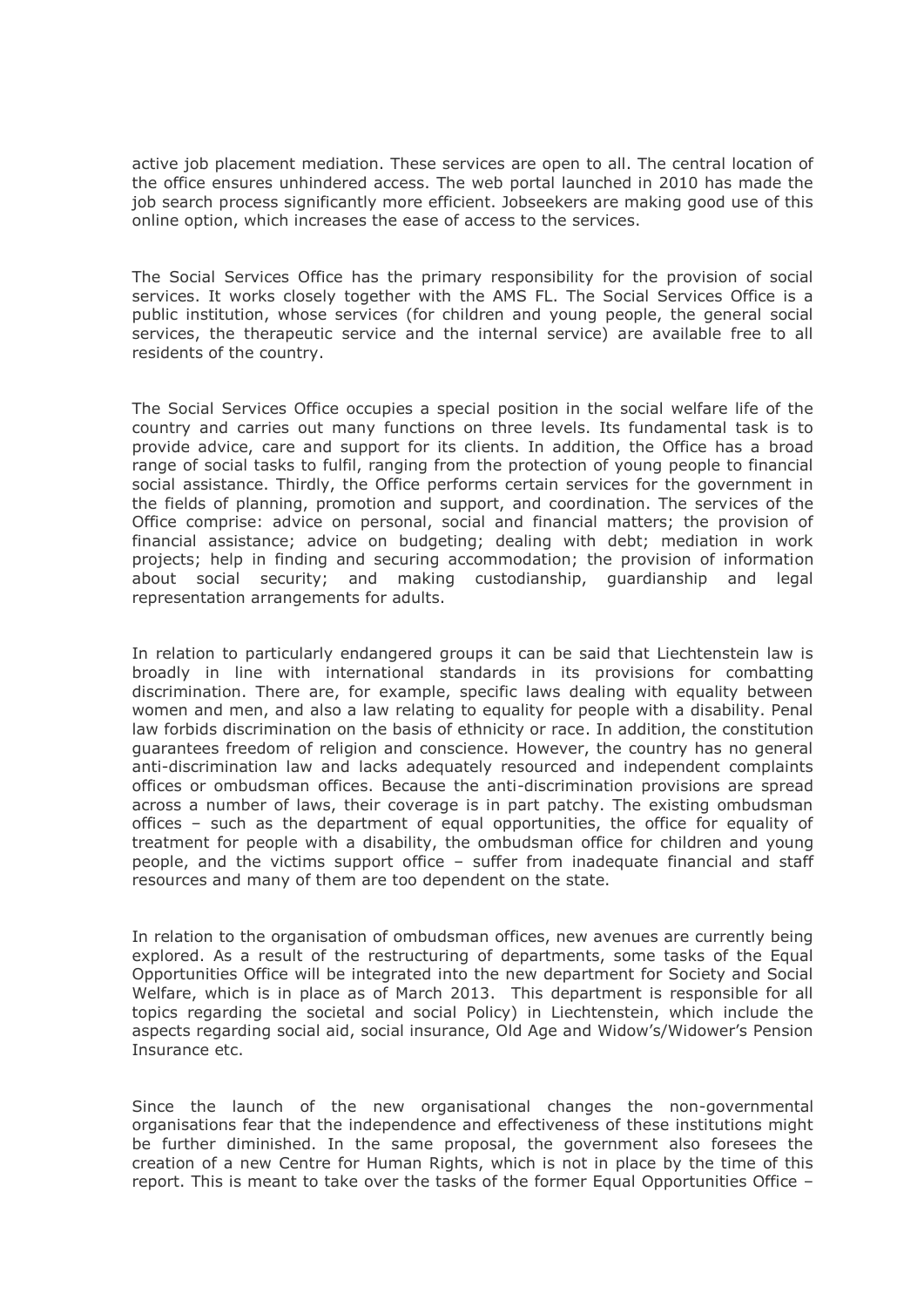in respect of which there has long been a demand for greater independence from the political world – and also those of the ombudsman office for children and young people. The Centre for Human Rights is intended to be the appropriate institutional solution for current and future discrimination issues and also function as an independent foundation for public law. Its thematic focus has not yet been finally defined, but the government's report suggests that it will probably cover the following areas: the elderly, gender, refugees and asylum seekers, people with a disability, migration and integration, racism, and sexual orientation. It should remain open to integrating other thematic fields. The Centre for Human Rights, according to the government plans, shall be managed by a private Association for Human Rights which would be financially supported by the government.

In any event, the minimum international standards for an independent national human rights institution should be met, and the centre should be in line with the "Paris Principles" adopted by the General Assembly of the UN in 1993, which called for the setting up of independent national human rights institutions (NHRI). It is hoped that the new centre will be approved as an NHRI by the "International Coordinating Committee", which is the precondition for international recognition and for participation in the UN's Human Rights Council. It is a matter for concern, however, that there is no provision in the proposals for any significant increase in the budget for the new human rights centre by comparison with the level of funding for the workload currently carried by the other offices and centres. It would seem probable, therefore, that the present shortage of resources will continue. It should also be mentioned that despite the intention to establish a human rights centre, the legal anti-discrimination provisions will initially remain the same as they have been in the past. The deficiencies and gaps referred to above are therefore likely to remain, at least in part.

The second Country Report for Liechtenstein dated 16 October 2012 (for the Universal Periodic Review (UPR) of the UN Human Rights Council), included an up-to-date list of the problem areas in respect of the protection of human rights – in particular from the perspective of the authorities. This took into account the criteria of the UN Convention on Human Rights. It also examined the criticism levelled in the first Country Report for Liechtenstein and/or in the UPR review of 5 December 2008. The final chapter includes a list of points of criticism – which were taken up on 27 September 2012 on the occasion of a discussion of the Country Report with a group of invited NGOs. Some of the points from that report are tackled below – with additional critical commentary where appropriate. Some of the subject areas from the second Country Report will not be touched upon, namely: the right to life and the ban on slavery and torture; jurisdiction and the right to equal protection through the law; the right to ask for asylum; the right to physical and mental health; international solidarity.

### <span id="page-14-0"></span>**3.1. Gender**

The right to equality of opportunity and treatment for both sexes is enshrined in law. In practice, however, inequalities persist – for example, in respect of the underrepresentation of women in political posts, significantly lower average earnings for women by comparison with men, a lower rate of employment for women, and a higher rate of domestic violence for women. Numerous legal reforms, research studies and public campaigns have been carried out over the years in the hope of getting closer to a factual equality between men and women. However, traditional role models stand in the way. In recent years there has been a significant expansion in the provision of day-care for children (day nurseries and day-school arrangements), making family and work more compatible.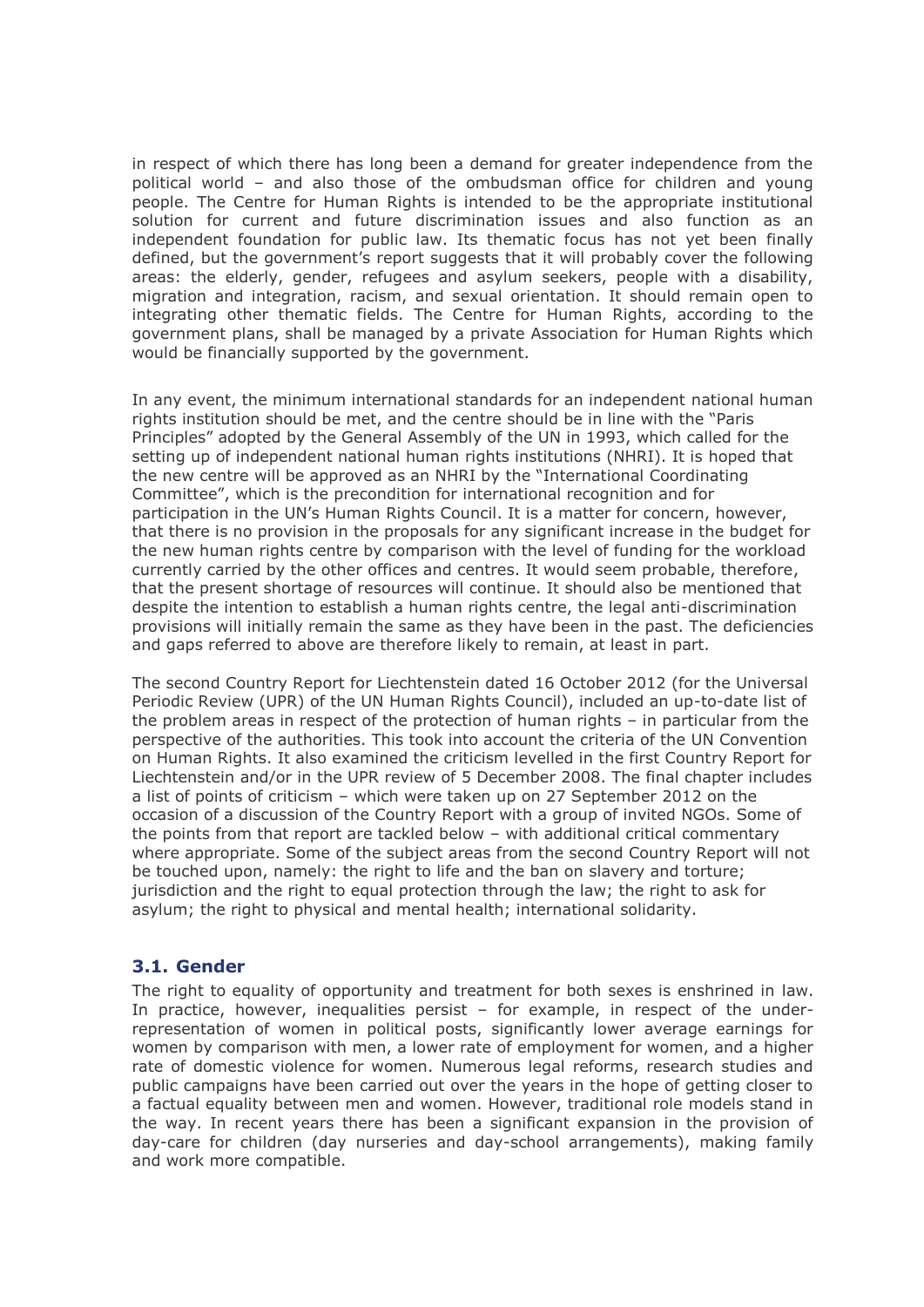In 2012, 61 single parent households out of a total of 487 households were claiming social welfare. In 22 cases the reason for claiming social welfare was part-time work with a low income. Comparing these figures with the results of 2011, a decrease of about 1.6% was reported. The main reason for this positive development can be found in the family policy of the Liechtenstein government. Specific measures to promote efforts to reconcile work and family life for men and women, implemented in 2012, resulted in a denser network of out-of-house childcare. By the end of 2012, 459 children were in daily childcare facilities, 252 pupils used the possibility of afternoon child care, and 315 were registered for flexible out-of-house child care. Additionally, 92 children were supervised by private child-minders.<sup>7</sup> The out-of-house childcare offer is subsidised by the public authorities and some institutions offer a stepped tariff system based on the household income. By the end of 2013 266 requests for a careplace are open (waiting list), whereof 76 requests were dated with a start in 2013 which could not have been fulfilled due to the given resources.

The part time working model is much more used by women then by men. In 2012 only 11% of the part time workers had been men. 52.6% out of all employed women in Liechtenstein are working part-time, which makes it obvious that the classic role model with childcare and household lays mainly in the hands of women. In respect to further job carriers in the future, a part time model is not supportive. Comparing the employment rate of men and women in Liechtenstein within the age of 15 to 65 years, clear differences can be seen. The employment rate of men lies at 81.7%, the one of women at 65.5%.

A wide range of NGOs are concerned with gender issues (information and drop-in centre for women, women's network, association and competence centre for men's issues, and others), in addition to the government's Equal Opportunities Office. These bodies are part of an international network, and in Liechtenstein they offer a range of advice, networking and education, and training services to the public.

### <span id="page-15-0"></span>**3.2. Children**

-

The new law on children and young people which entered into force on 1 February 2009, as well as a reform of the criminal law relating to sex offences, which came into force in the first half of 2011, mean that adequate legal provisions for the protection of children and young people are in place. Based on these laws, an ombudsman office for children and young people was installed. In addition, and in the context of social change and challenges in the area of family politics, the government presented a "mission statement" on the family in 2011. The current catalogue of measures for 2012 and 2013 places emphasis on the areas of: compatibility of work and family; debt prevention for young people; open youth work; and education for parenthood. Special attention is also being paid to youth unemployment. The level of unemployment in Liechtenstein – including youth unemployment – is generally low. The current unemployment rate for young people (age 15 to 24) lays at 3% by November 2013. This reflects an increase of about 22% compared to the same month in 2012. This low unemployment rate is in part due to the dual education system, which provides most young people with a certificated professional training. In addition, the Liechtenstein Employment Service uses a variety of measures and programs to get young people into a job as quickly as possible (including "Chance Liechtenstein"; "Job

 $7$  Source: Interview on 2012 annual report, Office for social services, Mr. Gstöhl.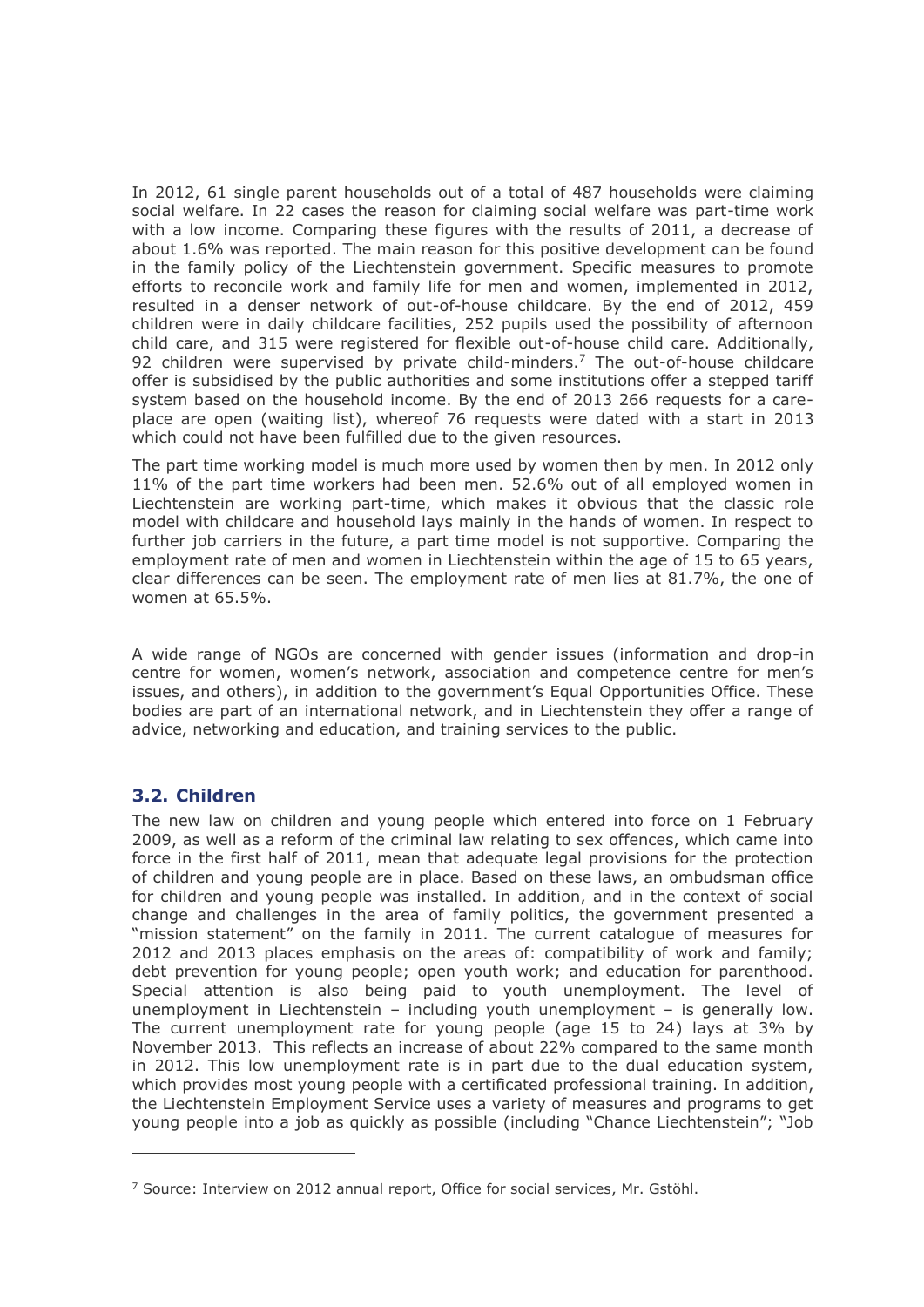Speed Dating"; "100pro!"; "Project Zuender"; foreign internships and apprenticeships within the MOJA project of the EU).

In Liechtenstein's well-functioning education system access is guaranteed for all children and young people, regardless of origin, religious affiliation, sex or a possible disability. It is of course a fact that the socio-economic status of the parents has a strong influence on the educational success of the children and young people. This inevitably means that in particular children from immigrant families – where the parents have a different mother tongue and are often of lower social status – are at a disadvantage in terms of equality of opportunity. To counter the disadvantage children of such families can receive special remedial lessons in German as a second language. Other educational, socially remedial and school support measures are also in place.

# <span id="page-16-0"></span>**3.3. The elderly**

Thus far, Liechtenstein has managed to prevent any of its elderly citizens from falling into poverty, thanks to its well-developed care for the elderly and state financial support. The three pillars of care for the elderly are: the mandatory AHV insurance for pensioners and widows; the occupational pension; and the private pension. Various forms of supplementary financial assistance – such as rent allowances and pension top-ups – are available if necessary to prevent a person falling into poverty. The pension age in Liechtenstein is 64 for both sexes. Early retirement, with a pension, can be taken from the age of 60, but in this case the pension payments are correspondingly reduced.

Older people are especially at risk of becoming unemployed. Pressure in the workplace has increased markedly. The Employment Service maintains a range of programmes aimed at preventing job loss for older people – retraining courses, for example – or at reintegrating them into the world of work if they do become unemployed. Here too, the options include retraining and further education. In 2011 the "45plus – using your talents for Liechtenstein" project was launched by organisations dealing with adult education and learning provision. The "Arbeitsleben.li" ('Worklife Liechtenstein') competence centre has a website on which it presents information and courses on generation management, personnel management, occupational work capacity management and business trips [\(www.arbeitsleben.li\)](http://www.arbeitsleben.li/). The focus here is on generating greater awareness of the potential of older citizens in the world of work. By the end of November 2013 the unemployment rate for persons with age 50+ was 2.9%, meaning that 140 older persons had been seeking for a job. Compared to the same month in 2012 this reflects an increase of 10.2%.

Looking at the older people whose pension is not sufficient to cover their monthly cost of living, we still cannot talk about real poverty. Based on the given breadline definitions and the granted maximum additional social help per year (since 2011 Swiss francs 19'956 for singles and Swiss francs 29'934 for couples), this grants an income above the breadline. In 2012 a total amount of Swiss francs 9.24 million was paid on additional social help.

|                                                   | 2009 | 2010 | 2011 | 2012 |
|---------------------------------------------------|------|------|------|------|
| Total amount of additional social help recipients | 666  | 633  | 672  | 699  |
| - in addition to the pension (AHV)                | 372  | 363  | 377  | 402  |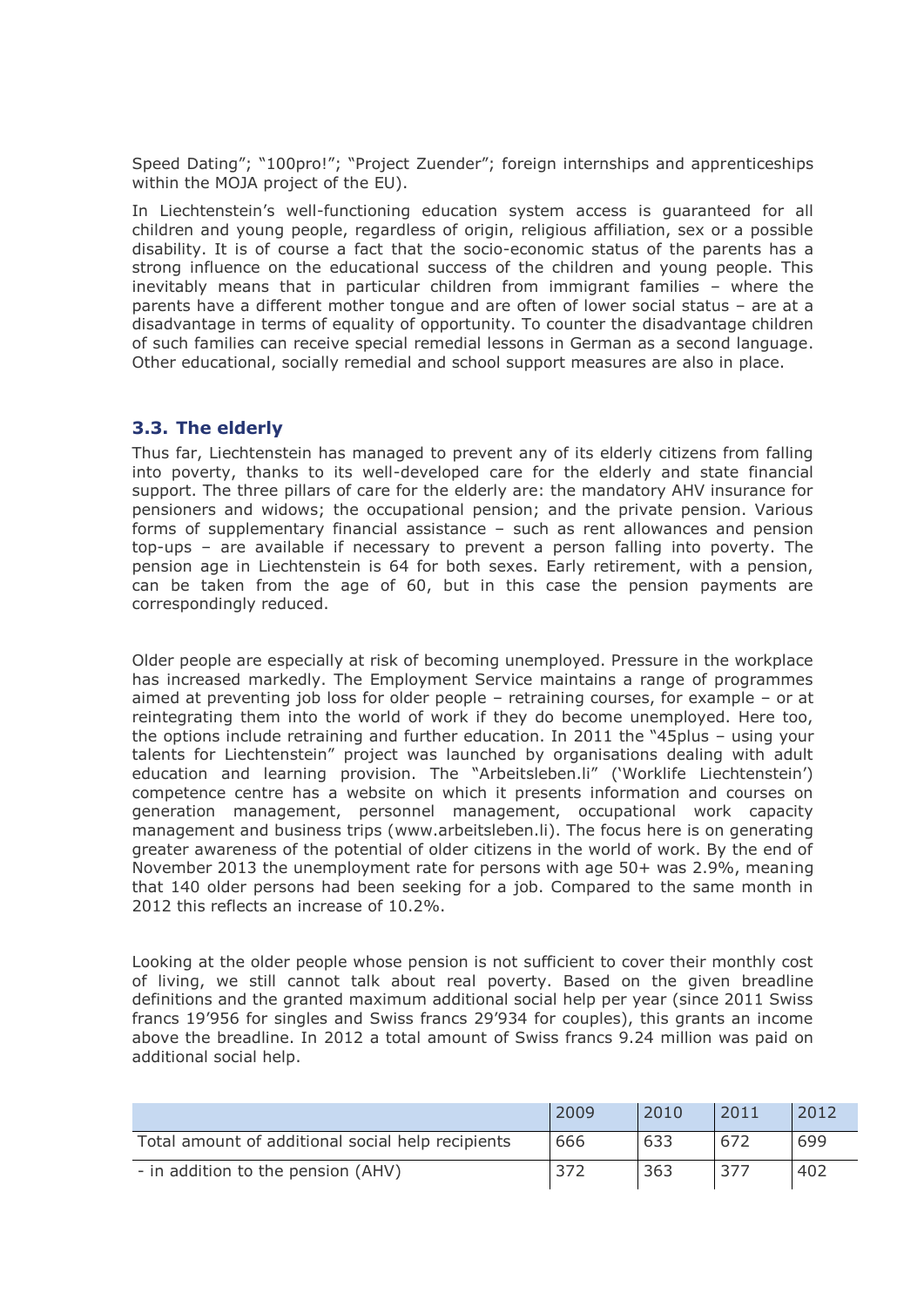| - in addition to the disability pension (IV)                                 | 294 | 270 | 295 | 297 |
|------------------------------------------------------------------------------|-----|-----|-----|-----|
| Source: annual report of the Old Age and Widow's/Widower's Pension Insurance |     |     |     |     |

#### <span id="page-17-0"></span>**3.4. People with a disability**

The 2006 law on equal opportunities for people with a disability is the basis for the protection of people with a disability and the avoidance of discrimination. The law was also the impetus to set up a special office dealing with the issue of equal opportunities for people with a disability. The office is currently run by the Liechtenstein Association for People with a Disability, but will in future be integrated into the new Centre for Human Rights. A variety of initiatives and measures have come into being since the 2006 law came into force. The "Sichtwechsel" ('Changing Perspectives') project [\(www.sichtwechsel.li\)](http://www.sichtwechsel.li/) coordinates measures and provides public information. Another project "Mittendrin" ('Inclusiveness') makes use of local newspapers and its own brochures to publicise information and events.

People with a disability receive particular financial support through the disability insurance, which includes a right to an incapacity benefit, and also to occupational retraining and further education, a wage subsidy and the provision of disability aids. In April 2012 the government decided on a new plan aimed at improving the integration of people with a disability into the world of work. The idea includes the creation of a central contact point for people with a disability and for their relatives and employers. Efforts are being made to make official websites user-friendly for people with a disability. The government is currently working on the ratification of the Convention on the Rights of People with a Disability. The efforts to achieve equality of opportunity and provision for people with a disability have significantly increased in recent years. Numerous measures have been taken – in particular by the national and local authorities – in relation to ease of access to public buildings and facilities and in the use of public transport. The demands on the private sector are fairly modest and primarily function on a voluntary basis, combined with financial assistance from the state and/or the disability insurance fund in certain cases. The main attention is given to all measurements which support the integration of people with disabilities into working life. In 2012 the full financial "effort" was at Swiss francs 51.76 million, whereof approximately 70% was driven by disability pension payments.

#### <span id="page-17-1"></span>**3.5. Migration and Integration**

Around one-third of the population of Liechtenstein are foreigners, despite the fact that about half of the total workforce lives outside Liechtenstein and commutes daily, mainly from Switzerland and Austria, to work in Liechtenstein. The foreigners resident in Liechtenstein belong to three groups: nationals of EU/EEA countries; Swiss nationals; and nationals of other countries.

A special agreement between Liechtenstein and the EU/EEA states and Switzerland states that the right to freedom of movement and residence is subject to some restrictions, while the rights of those from other countries are even more strictly regulated. Immigration is subject to numerical controls. If someone secures a job in Liechtenstein, they are allowed to work, but they cannot automatically reside in the country. Thus in recent years, the number of those who work in Liechtenstein but who have settled in one of the neighbouring countries has significantly increased.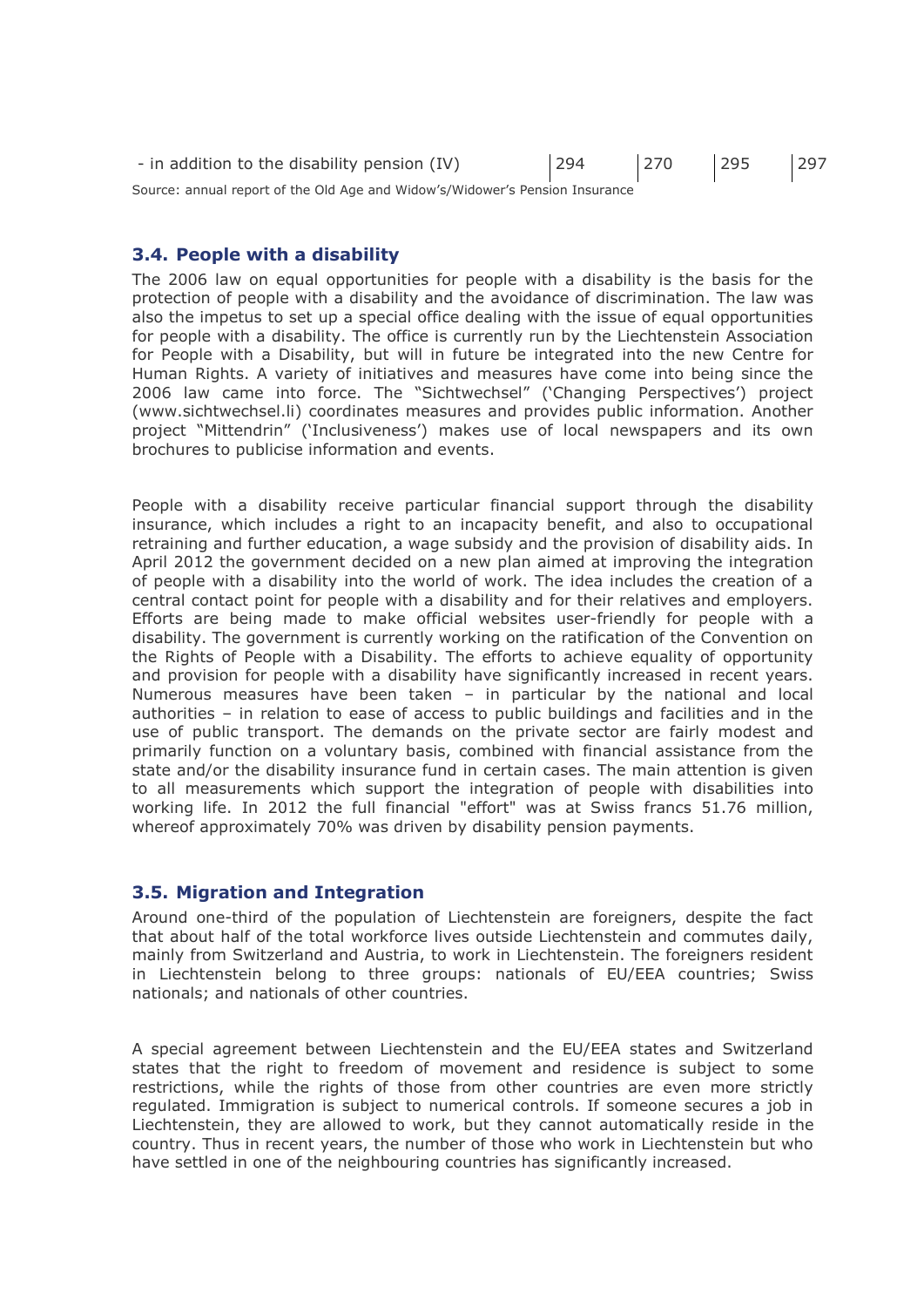The integration of foreigners living in Liechtenstein is a high priority. The aim of the idea and slogan "Fordern und Fördern" ('make demands and support') is to prevent discrimination against foreigners, but also to require the latter to be proactive in terms of their integration – for example in learning German and acquiring knowledge of the country's laws, political system, history, and culture. The integration plan agreed by the government in December 2010 – which will remain in force from 2011 to 2013 – comprises five main ideas: to develop the potential of the people who live in Liechtenstein; to promote diversity; to position Liechtenstein as a multi-cultural society; to encourage those living in Liechtenstein to identify themselves with the country; to promote multi-lingualism.

The following chart is based on the 2010 census results showing the breakdown of language distribution among Liechtenstein inhabitants.



Source: census 2010.

On the downside it should be noted that it is difficult for those foreigners coming from outside the EU/EEA and Switzerland to get permission for their families to join them. Liechtenstein also has very restrictive citizenship rules. Anyone wanting to become a citizen of Liechtenstein must either submit themselves to being approved – or not – in a local referendum, or have been resident in Liechtenstein for 30 years (though the years before a person reaches 20 count double). In addition, if someone gains Liechtenstein nationality, they must forfeit their previous citizenship. There are more liberal rules for foreigners who marry a Liechtenstein citizen.

The unemployment rate of immigrants is at present approx. 2 times higher than the one of Liechtenstein nationals. There are no specific reports or academic studies to explain this gap. However, there are presumptions based on the experiences of various local foreigners' associations that in cases where two candidates for a specific job have equal qualifications, the one with Liechtenstein citizenship will be preferred. The same has been found in the case of seasonal work, where working contracts with non-Liechtenstein citizenship workers were more often terminated than others. Another reason might be found in the fact that the employer's contribution to supplementary pension insurance, which is a compulsory contribution, is linked to the employees' annual level of income. Within some companies there is a trend to hire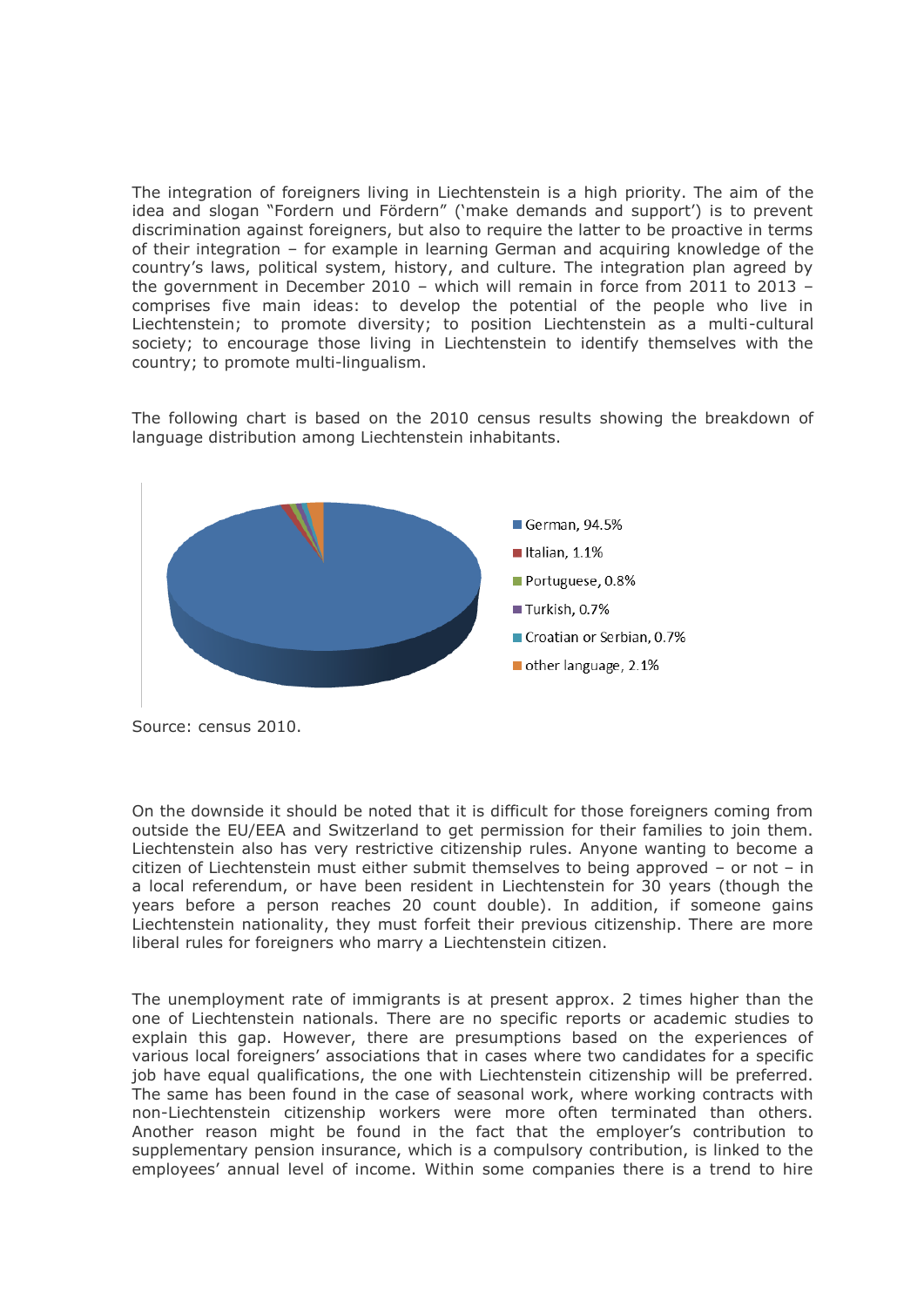and fire workers in order to avoid additional social insurance premiums. All these aspects are based on individual observations and were mainly given in relation to immigrants from non-German speaking countries or outside the EEA. In many cases their individual educational profile shows a lower level compared to that of the abovementioned immigrant group. The lower level of vocational qualification leads to worse labour market opportunities in the event of the loss of gainful employment. Thus, immigrants with a low education level are more at risk of poverty than Liechtenstein nationals or immigrants with a high education level, namely the ones from German speaking countries.

The integration department of the Office for Foreigners and Passports looks after integration issues and public relations. Numerous private institutions also support this work – such as, for example, the various clubs and associations for the different nationalities, and the Association for Inter-Cultural Education.

#### <span id="page-19-0"></span>**3.6. Racism**

§283 of the Penal Code allows for punishment for racist behaviour; §33 states that such behaviour can be considered as an aggravating factor in assessing punishment. In 2003, the government instituted a Commission on Protection against Violence as an umbrella body tasked in particular with keeping an eye on the extreme Right and documenting their activities, so as to be able to react to dangerous developments in a timely manner. Media reports and campaigns are designed to increase awareness of the issue among the general public. In the past, the authorities have responded rapidly and consistently to any violent attacks, with the result that the extreme Right currently refrains from such activities and focuses more on spreading its message through anonymous flyers and suchlike. Neither in 2012 nor in 2013 had been publicly known cases of racism.

### <span id="page-19-1"></span>**3.7. Sexual orientation**

A new law on registered partnerships entered in to force on 1 September 2011. This represented an important step in overcoming discrimination on the basis of sexual orientation. Same-sex partners can now have their relationship registered, though the partnership does not have the same status as that of a marriage, for example in relation to adoption. In other respects, however, equality of treatment is assured – in relation to inheritance and social security rights, for example.

#### <span id="page-19-2"></span>**3.8. Right to freedom of opinion, conscience and religion**

These rights are enshrined in the Liechtenstein constitution. However, as a result of its historical dominance, the Catholic Church in Liechtenstein has a unique status. In the first half of the 20th century, around 95 percent of the population were Catholic. Today the proportion is around 76 percent. There has thus been a growth in religious pluralism- while at the same time an increasing proportion of the public now confesses no religious affiliation. There have been continuing efforts over many years to loosen the close ties between church and state. In autumn 2012 the parliament debated both a new draft concordat with the Vatican and a new law on religion. In future, the trend will be for those religious communities officially recognised (by bye-law) to be placed on an equal footing. The new rules also include provision for the churches to be financed through a special tax (Mandatssteuer), and there will also be new rules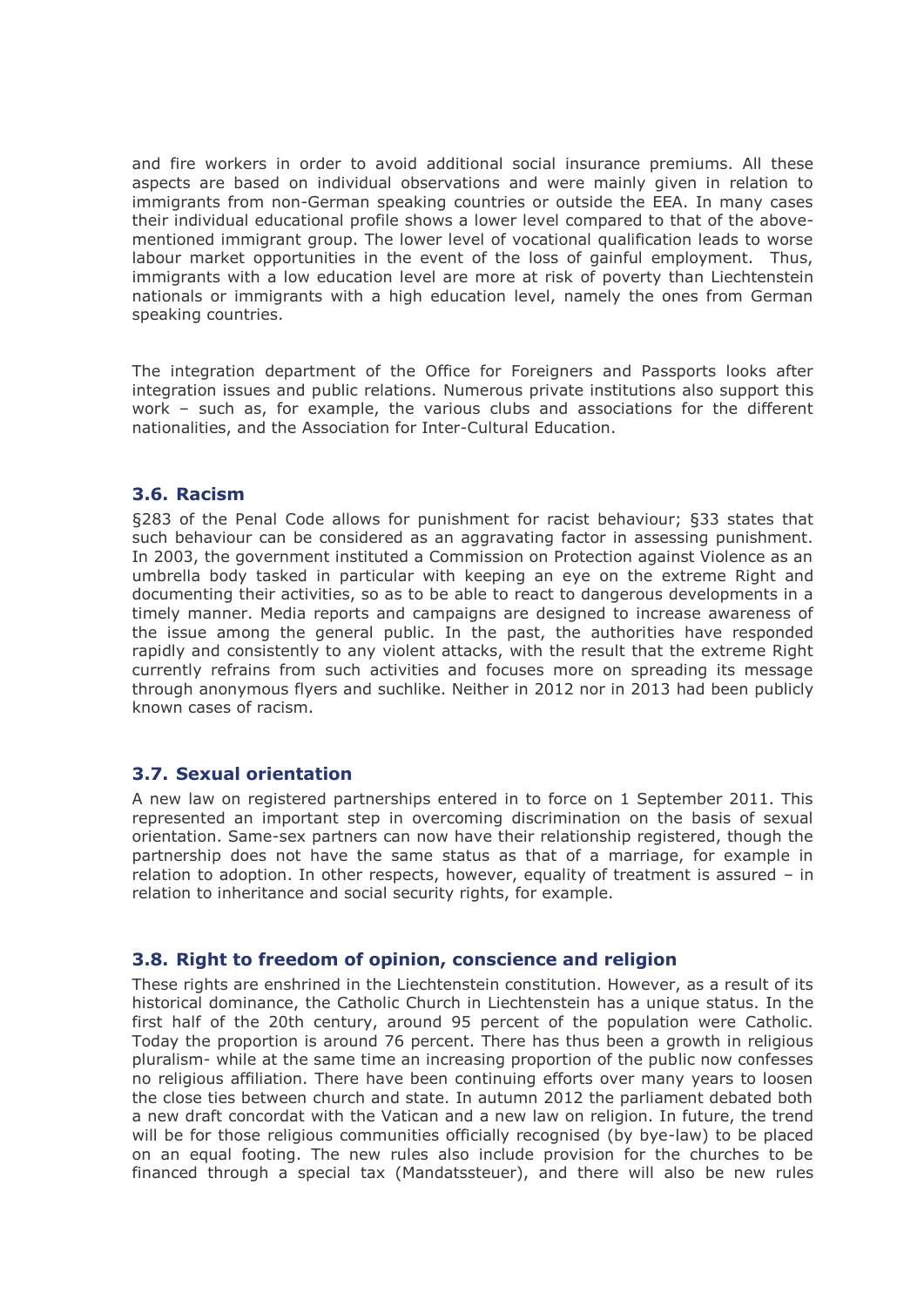covering religious instruction in schools. There is an increasing need to give consideration to the Muslim communities, since Muslims now account for more than 5% of the population. There are considerable obstacles in the way of the ability of Muslims to practise their religion as there is a lack of suitable prayer rooms. In relation to burials, the existing traditionally Catholic cemeteries are increasingly being made available for use by other religious communities. Equality of treatment for the various religious denominations is thus a matter under discussion, but not yet achieved.

# <span id="page-20-0"></span>**3.9. Participation in political life**

Participation in elections and referendums is restricted to Liechtenstein nationals who are resident in Liechtenstein and who have reached voting age. The voting right for foreign residents at the municipal level which has been introduced in the EU has not been adopted in Liechtenstein. The lack of formal participation for foreigners in Liechtenstein is particularly serious in view of the fact that they comprise around onethird of the total population and that many of them have resided in Liechtenstein for many years, and even decades. The majority of them have no right to vote anywhere – neither in Liechtenstein nor in their country of origin. Apart from elections and referendums, however, foreigners and their representative organisations can be involved and they can be selected to serve on committees and other advisory organs.

In respect of their right to freedom of speech and conscience, there is equality of right for non-citizens to be involved in public affairs, and they have the right to form associations and to freely assemble in public. The representative bodies, such as the clubs and associations for foreigners, are directly urged to take part and engage in intercultural dialogue. For example, in September 2012 numerous NGOs were invited to join the discussion on the draft second Country Report for the Universal Periodic Review of the UN's Human Rights Council.

# <span id="page-20-1"></span>**3.10. Right to work**

The right to work is protected under the Liechtenstein constitution. Those in active employment are obliged to have unemployment insurance. The Employment Service strives to be pro-active – intervening to prevent unemployment before it happens. Compensatory payments for short-time working also help to prevent jobs from being automatically cut in times of economic crisis; many workers are enabled to remain connected to the world of work until the economy recovers. If unemployment does occur, a rapid assessment is made and strategies developed for reintegration into the jobs market. A broad range of measures and services, including individual case management – but also including commitments made by the unemployed person – are designed to make the period of unemployment as short as possible. In addition to an active job search, professional training and further education are major elements in combating unemployment. The structures necessary to achieve these goals are well developed in Liechtenstein. In addition, international contacts are cultivated – for example via the Agency for International Education Affairs, and the EU's "Lifelong Learning" project (Comenius, Erasmus, Leonardo da Vinci, Grundtvig). The office for vocational training and advice and the adult education office are also active in the area of professional training and further education.

Since 2007 collective bargaining agreements within the framework of the social partnership have been increasingly held to be binding, making agreements between social partners binding on an entire sector. This extends worker protection to wider spheres. This development is based on the law on the declaration of universal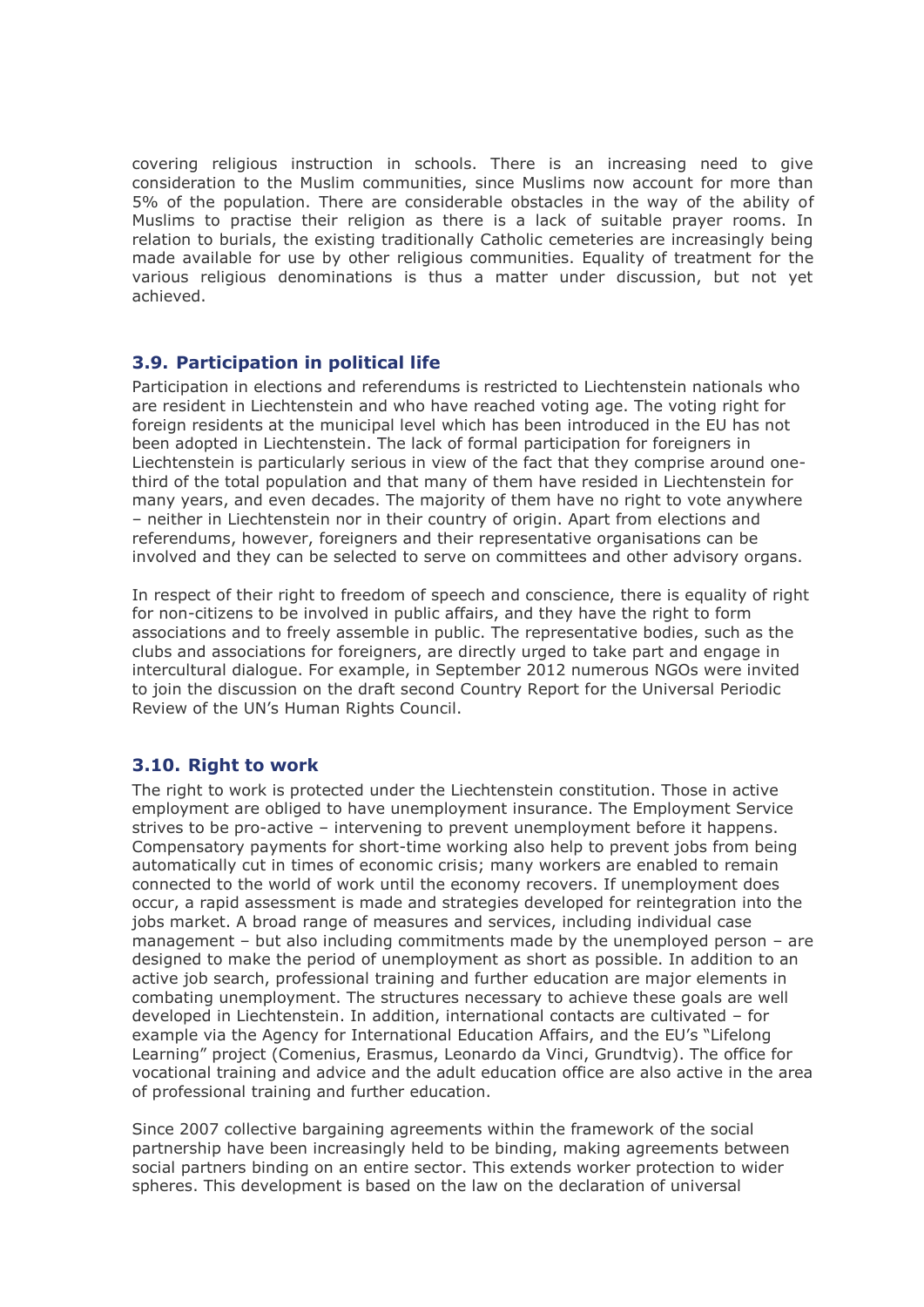applicability of collective bargaining agreements. These agreements cover minimum wages, working times and other terms of employment and are designed to prevent social and wage dumping.

## <span id="page-21-0"></span>**3.11. Right to social security and an appropriate standard of living**

Individuals and households at risk of poverty can be protected against poverty and homelessness thanks to various systems of social security. The social net is well developed and covers all residents. There is no specific problem of minorities in Liechtenstein. The components of the social net are: health insurance, the AHV insurance, disability insurance, accident insurance, unemployment insurance, maternity benefits, financial assistance for the blind and other instruments of support. Low levels of income can be offset by other government benefits such as housing benefit, pension credits, social assistance, and exemption from insurance premiums. In addition, the generally low tax rate means that low-income groups are largely exempt from tax.

# <span id="page-21-1"></span>**3.12. Main drivers for reaching the poverty and social exclusion reduction target**

The government is concerned to manage the challenges arising from the current need to make savings in a socially acceptable way. In past years, programmes, different approaches, guiding principles, planned measures, campaigns etc. have been developed in respect of many sensitive areas and vulnerable social groups. In this the government and the administration work closely together with the municipalities, the private sector and NGOs. Conditions have so far been relatively favourable, as it was possible for budget deficits to be balanced out of national reserves, without creating any national debt. In this respect, the Liechtenstein situation is exceptional, when compared with the rest of Europe. Nonetheless, Liechtenstein is concerned to return as quickly as possible to a balanced budget, in order to remain debt-free in the future.

On the one hand, the need to make budget savings has resulted from the financial and economic crisis, which in the case of Liechtenstein has meant not only that companies' profits – and therefore also their tax payments – have fallen, but also that the crisis has placed increasing pressure on international centres of finance such as Liechtenstein, bringing in its wake additional negative effects. On the other hand, a new – and for most taxpayers attractive – tax regime which came into effect on 1 January 2011 has led to a significant fall in tax revenue for the state. From autumn 2012 onwards, there were discussions in the government and parliament about modifying the new law. Some results out of these discussions will be effective from 2014 onwards, others might be seen in place by 2015.

The fact that Liechtenstein is not afflicted with a high unemployment level is a decided bonus: with an unemployment rate of well below three percent, the country performs very well in international comparisons. The very high number of workplaces is also clear from the fact that there are almost as many jobs as residents. Around half of all employees are commuters, travelling to and from Liechtenstein every day from Switzerland and Austria.

The current economic situation and the pressure on public finances therefore present a challenge, and it is the task of the politicians to ensure that this pressure does not too adversely affect those social groups which are already the most vulnerable. The political will to do so is in principle present. The sixth goal of the government's Agenda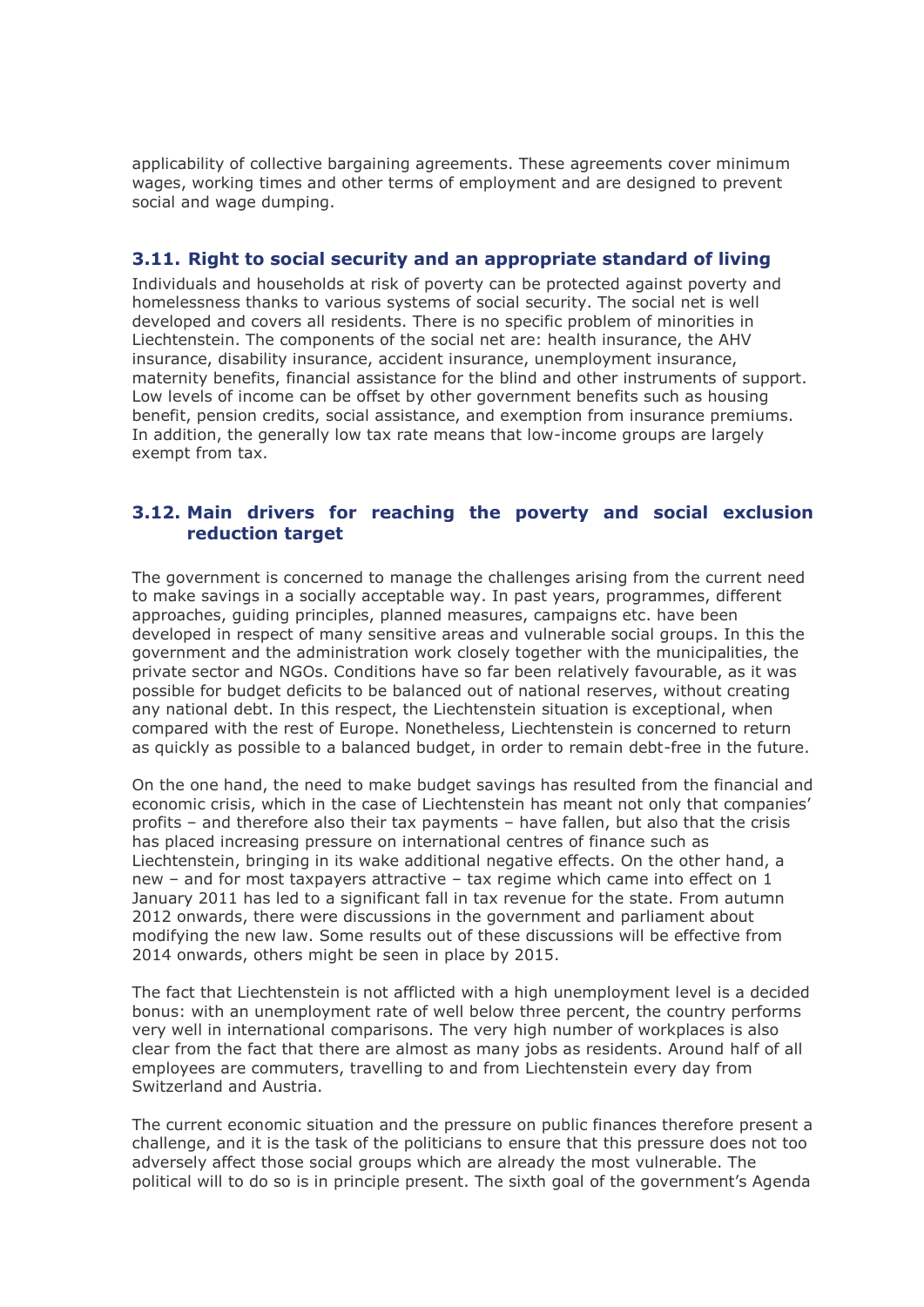2020 – improving the quality of life – refers inter alia to ensuring social protection. The relevant legislative basis, the relevant measures and institutions for many social areas have been created and developed over recent years and decades – such as provisions for equality between the sexes, equality of opportunity and treatment for people with a disability, and much else. All these efforts should be continued and, where necessary, extended or intensified. But savings measures which affect everyone – i.e. which pay no regard to socio-economic circumstances – cannot be welcomed. Examples are the proposed increases in health insurance premiums and the raising of the excesses in the event of illness. The employees association has also made the criticism that the abolition of the state subsidy for the non-occupational accident insurance hits low-income households to an unfair degree.

Furthermore, the existing social partnership system between employers and employees is unsatisfactory in many respects. Social partnership agreements do indeed in many cases lead to collective bargaining agreements, which after the relevant change in the law in 2007 can be declared binding on an entire sector. But such collective bargaining arrangements have not yet been implemented for all sectors, and the status of the employees' representative organisations in Liechtenstein is rather weak. Only a small proportion of workers belong to a union, and the employees' association has limited resources, leaving it unable to carry out an adequate scrutiny of working practices and conditions in protection of workers.

Within the different industry sectors the average salary, based on the gross monthly wages and salaries of all employees in each sector, varies between 3,464 Swiss francs in sector 1, 6,094 Swiss francs in sector 2, and 6,477 Swiss francs in sector 3. Thus, compared with the given poverty threshold of less than 27,754 Swiss francs – according to the Liechtenstein poverty report of  $2008<sup>8</sup>$  –, the average salary of all three different sectors is far above this threshold (sector 1 annualized: 41,568 Swiss francs, sector 2: 73,128 Swiss francs, sector 3: 77,724 Swiss francs. The figures also indicate that the average wages in sectors 2 and 3 do not differ very strongly, whereas sector 1 shows significantly lower average salaries.<sup>9</sup>

Despite fundamental positive developments in recent years, there is still a lack of a general anti-discrimination law which would fill the gaps between the different explicitly defined grounds of discrimination in the various special laws. A further lack is the absence of independent complaints or ombudsman offices covering all the grounds of discrimination. Several such offices were created in the past – like the Equal Opportunities Office, the office for equality of opportunity and treatment for people with a disability, and the ombudsman office for children and young people. But in most cases these centres are too closely dependent on the state and they are inadequately resourced, both materially and in terms of staff. The envisaged Centre for Human Rights could close the gap  $-$  if it is given enough resources and if it is genuinely independent.

In addition, it should be mentioned though the state acts as a model in many respects – for example in legislating for equality between the sexes in respect of equal pay for equal work, or in responding to the needs of people with a disability – the obligations placed on the private sector are far weaker. In this respect the state is following a liberal economic policy whose aim is to impose as few constraints as possible on the

-

<sup>8</sup> Disposable income = all sources of income and government welfare after taxes, educational costs based on the Liechtenstein tax law and social security costs. Not included are: capital gains, lottery winnings, income from immovable property etc.

<sup>9</sup> Figures are based on the 2010 wages and salaries statistics: [http://www.llv.li/pdf-llv-as-lohnstatistik\\_2010](http://www.llv.li/pdf-llv-as-lohnstatistik_2010)